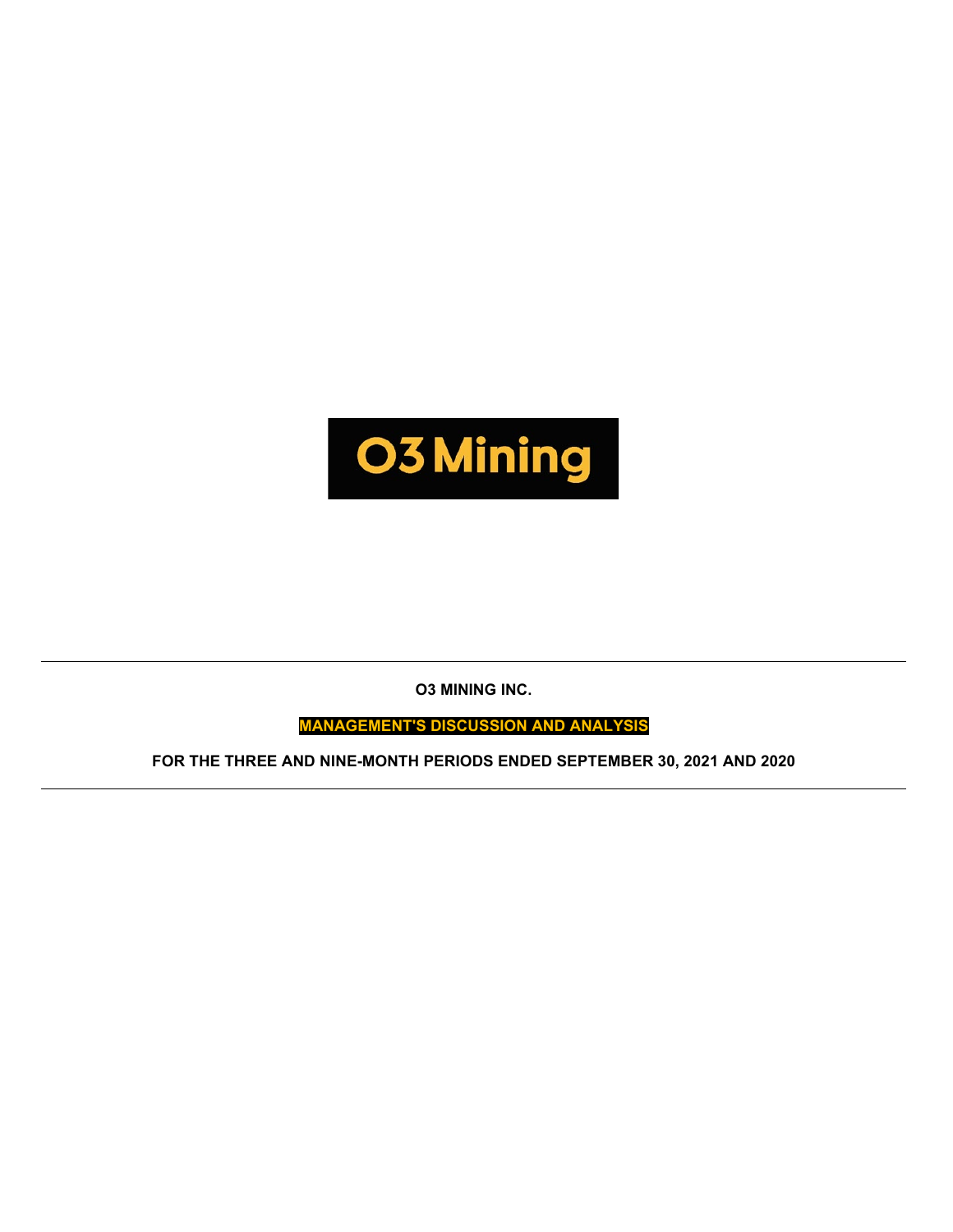This management's discussion and analysis (this "MD&A") reflects the assessment by management of the results and financial condition of O3 Mining Inc. ("O3 Mining" or the "Corporation") and should be read in conjunction with the Corporation's unaudited interim consolidated financial statements for the three and nine-month periods ended September 30, 2021 and 2020 and the notes thereto (the "Financial Statements"). Management is responsible for the preparation of the Financial Statements and this MD&A. The Financial Statements have been prepared in accordance with International Financial Reporting Standards ("IFRS") as issued by the International Accounting Standards Board (the "IASB"). This MD&A and the Financial Statements are available electronically on SEDAR [\(www.sedar.com\)](http://www.sedar.com/) under O3 Mining's issuer profile and on O3 Mining's website [\(www.o3mining.com\)](http://www.o3mining.com/), and should be read in conjunction with the audited consolidated financial statements of the Corporation for the years ended December 31, 2020 and 2019.

This MD&A contains forward-looking statements and should be read in conjunction with the risk factors described in the *"Risks and Uncertainties"* and the *"Cautionary Note Regarding Forward-Looking Information"* sections at the end of this MD&A.

This MD&A has been prepared as of November 9, 2021. All dollar figures in this MD&A are expressed in Canadian dollars, unless stated otherwise.

# *DESCRIPTION OF BUSINESS*

On July 5, 2019, O3 Mining was formed upon the completion of a spin-out transaction by Osisko Mining Inc. ("Osisko Mining"), which resulted in a reverse takeover of Chantrell Ventures Corp. (renamed "O3 Mining Inc.") under the policies of the TSX Venture Exchange (the "RTO"). As part of the RTO, the Corporation was continued from British Columbia to Ontario on June 28, 2019. The Corporation is focused on the exploration and development of precious metals resource properties in Canada, currently focused on Québec, and is looking for new opportunities to enhance shareholder value.

## *EXPLORATION STRATEGY*

O3 Mining is a mineral exploration company focused on the acquisition, exploration, and development of precious metal resource properties in Canada and is currently focused on Québec. O3 Mining's flagship properties are the Alpha Property and the Malartic Property, which includes the Marban Deposit, both of which are located along the Cadillac Break in the Val-d'Or and Malartic areas. O3 Mining also has additional projects in the Labrador and Abitibi areas of Québec.

O3 Mining's mission is to become a premier gold exploration company by delivering superior returns to our shareholders and long-term benefits to our stakeholders.

# *UPDATES DURING THE NINE-MONTH PERIOD AND SUBSEQUENT TO THE PERIOD*

### *Corporate Development and Acquisitions:*

- On October 1, 2021, the Corporation announced that it has, through its wholly-owned subsidiary, Alexandria Minerals Corporation ("Alexandria"), acquired an 80% undivided interest in the Centremaque Property (the "Centremaque Interest Acquisition"), located on O3 Mining's Alpha Property in Val-d'Or, Québec, Canada from Golden Valley Mines and Royalties Ltd. ("Golden Valley").
- On September 28, 2021 the Corporation announced that the TSX Venture Exchange has accepted the Corporation's notice to implement a normal course issuer bid to purchase, for cancellation, up to 4,482,072 common shares of the Corporation ("Common Shares"), representing approximately 10% of the Corporation's public float.
- On September 7, 2021, aligned with our commitment to sustainability, the Corporation announced that it has received UL 2723 ECOLOGO® Certification for Mineral Exploration Companies. The development of responsible projects is at the core of our strategy. This third-party certification confirms that our environmental, social and governance procedures and practices are exemplary.
- On August 23, 2021, the Corporation announced the promotions of Myrzah Bello to the position of Vice President of Sustainable Development and Human Resources and Alex Rodriguez to the position of Vice President of Corporate Development, both of which were effective September 1, 2021.
- On July 28, 2021, the Corporation announced that it has fulfilled the conditions of the option agreement with Renforth Resources Inc. ("Renforth") on the Denain-Pershing Property to earn-in an 80% ownership interest in the property. The Corporation acquired the remaining 20% of the Denain-Pershing Property from Renforth in exchange for \$125,000 in cash and 21,603 Common Shares, and the Corporation now holds a 100% interest in the property.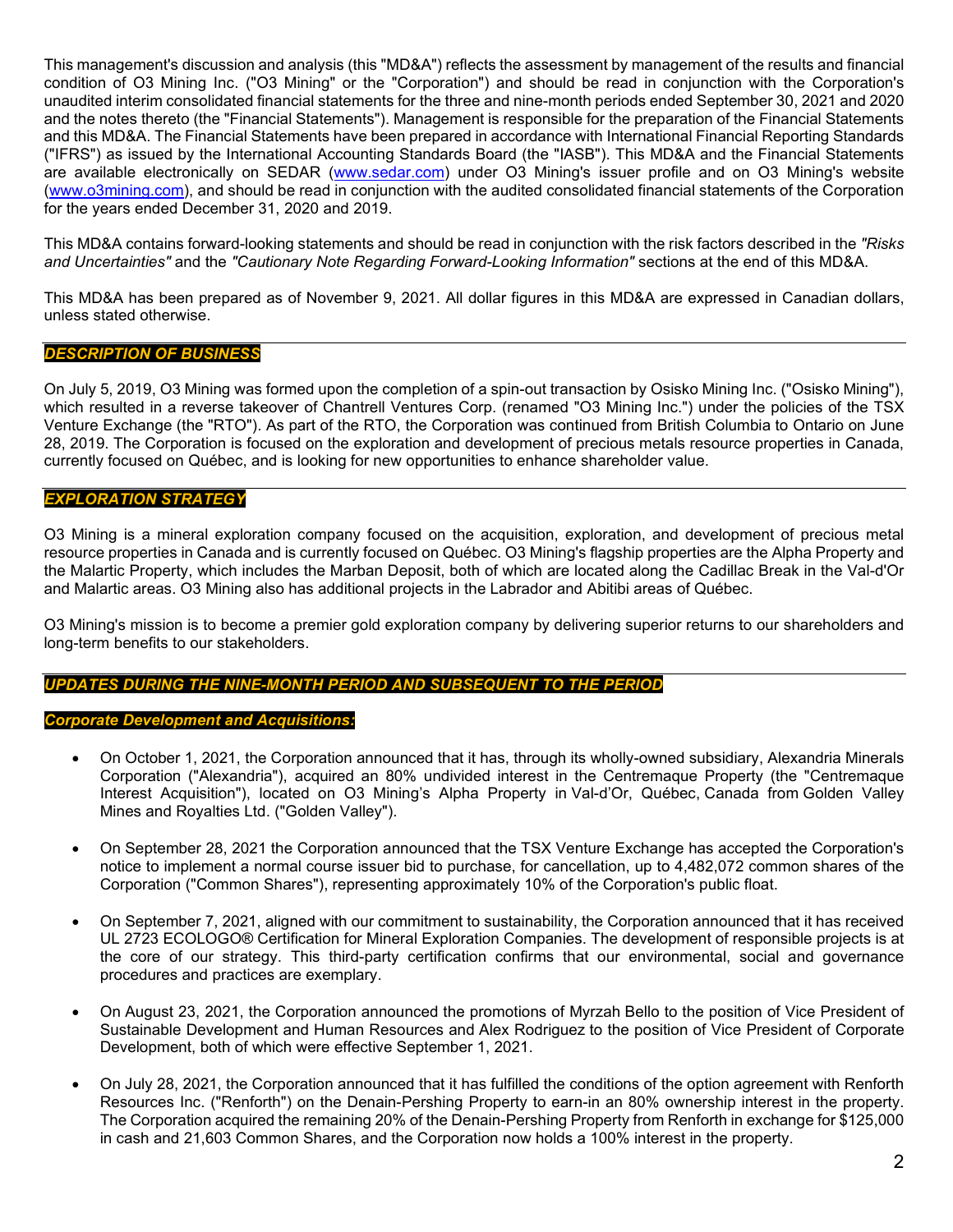- On June 2, 2021, the Corporation presented its first-ever Sustainability Report that sets out the Corporation's priorities with respect to its environmental, social and governance practices.
- On April 14, 2021, the Corporation announced that it had sold its Kinebik Gold Project located between the towns of Matagami and Lebel-sur-Quévillon, in northern Québec, to NewOrigin Gold Corp. (formerly Tri Origin Exploration Ltd.) ("NewOrigin"). Under the terms of the agreement, O3 Mining received 2,700,000 common shares of NewOrigin.
- On April 8, 2021, the Corporation announced the appointment of Ms. Mélissa Desrochers to the board of directors of the Corporation.
- On February 24, 2021, the Corporation announced the completion of its previously announced sale of Northern Gold Mining Inc. ("Northern Gold"), a wholly-owned subsidiary of the Corporation, to Moneta Gold Inc. (formerly Moneta Porcupine Mines Inc.) ("Moneta") in exchange for 149,507,273 common shares of Moneta (the "Moneta Transaction"). On August 24, 2021, Moneta completed a consolidation of its issued and outstanding common shares at a ratio of six pre-consolidation common shares to one post-consolidation common share, resulting in the Corporation holding 24,917,879 post-consolidation common shares of Moneta. The Moneta Transaction was completed pursuant to a share purchase agreement dated January 13, 2021, as amended, between the Corporation and Moneta. Northern Gold owns 100% of the Golden Bear assets, including the Garrison gold project ("Garrison Project"), in the Kirkland Lake district of the Timmins gold mining camp in Ontario, Canada. The Garrison Project is located adjacent to the Golden Highway Project where Moneta recently declared a mineral resource estimate of 2,144,200 ounces of indicated mineral resources and 3,335,300 ounces of inferred mineral resources.
- On January 8, 2021, the Corporation announced that it has entered into a definitive property transfer agreement dated December 15, 2020 with Osisko Mining, pursuant to which the Corporation, through its wholly-owned subsidiary, NioGold Mining Corporation ("NioGold"), agreed to transfer all of its rights, titles and interests in its Blondeau Guillet Property located in Belleterre, Québec to Osisko Mining.

## *Financings:*

• On February 25, 2021, O3 Mining completed its previously announced "bought deal" brokered private placement of an aggregate of 7,709,300 flow-through shares of the Corporation at a price of \$4.54 per flow-through share for total proceeds of approximately \$35 million, including the exercise in full of the underwriters' option.

### *Overall Performance:*

During the nine-month period ended September 30, 2021, the Corporation spent approximately \$31.1 million on exploration and evaluation activities, mostly on the Alpha Property, East Cadillac Property and Malartic Property, and spent approximately \$3.4 million on general and administration expenses, including salaries and benefits. For the nine-month period ended September 30, 2021, the Corporation drilled approximately 42,272 metres on the Alpha Property, 1,074 metres on the East Cadillac Property and 54,382 metres on the Malartic Property.

On August 31, 2021 the Corporation provided an update on its fully-funded 250,000 metre drilling program at its Marban and Alpha properties in Val-d'Or, Québec, Canada, which seeks to convert, expand, and discover new gold resources. The Corporation has reported 13 holes drilled on the Marban project.

# **Drilling Highlights:**

- 5.7 g/t Au over 14.5 metres including 61.9 g/t Au over 1.1 metres and 2.7 g/t Au over 4.5 metres including 15.1 g/t Au over 0.6 metres in hole O3MA-21-144 located 43 metres below the proposed [Preliminary Economic](https://c212.net/c/link/?t=0&l=en&o=3274898-1&h=2405195546&u=https%3A%2F%2Fo3mining.com%2Fnews%2Fo3-mining-delivers-positive-pea-for-marban-project%2F&a=Preliminary+Economic+Assessment)  [Assessment](https://c212.net/c/link/?t=0&l=en&o=3274898-1&h=2405195546&u=https%3A%2F%2Fo3mining.com%2Fnews%2Fo3-mining-delivers-positive-pea-for-marban-project%2F&a=Preliminary+Economic+Assessment) ("PEA") pit for the Norlartic Zone on both sides of a historical mining stope;
- 1.9 g/t Au over 12.7 metres in hole O3MA-21-092 located at the bottom of the proposed North North PEA pit;
- 11.1 g/t Au over 22.2 metres including 103.4 g/t Au over 2.0 metres in hole O3MA-21-135 located in the core of the North North PEA pit, contains multiple gold grains related to quartz veining in felsic intrusion;
- 10.6 g/t Au over 2.7 metres in hole O3MA-21-107 located 48 metres East and below the North pit;
- 3.1 g/t Au over 14.8 metres in hole O3MA-21-102 located in the western part of Norlartic PEA pit, starts within the mineralized zone, contains multiple gold grains related to quartz veining in dioritic intrusion;
- 2.4 g/t Au over 24.7 metres in hole O3MA-21-113 located in the eastern part of the Norlartic PEA pit, starts within the mineralized zone;
- 1.9 g/t Au over 31.4 metres in hole O3MA-21-116 located at the eastern end of the Norlartic PEA pit.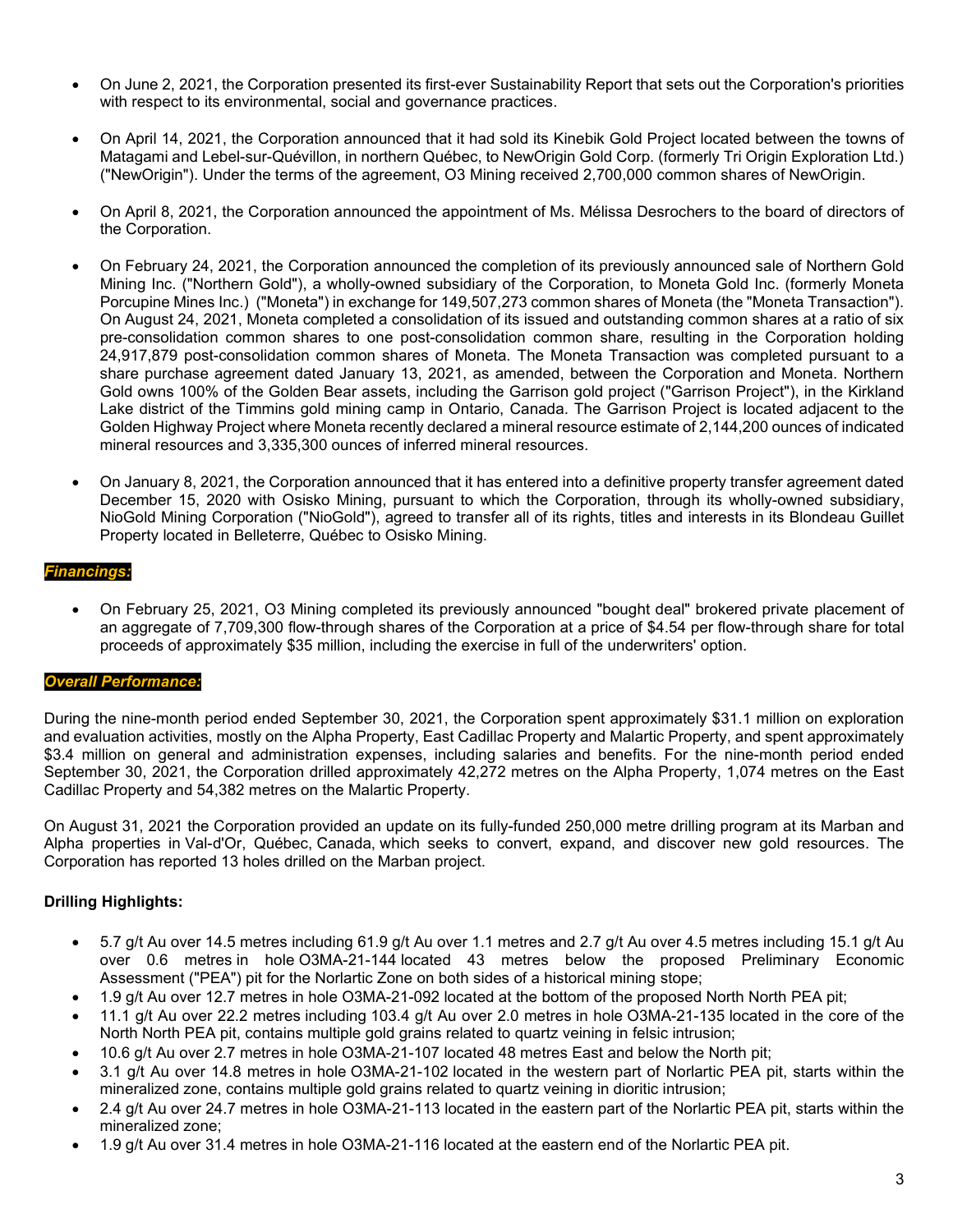# **Drilling Update:**

The Corporation drilled 86,000 metres during 2019 and 2020 on its Val-d'Or properties testing for Potential Economic Material ("PEM") with 100-metre step-outs aiming to expand current resources of 2.4 million ounces measured and indicated (62.0 Mt  $@$  1.22 g/t Au) and 1.3 million ounces inferred (19.0 Mt  $@$  2.13 g/t Au) and make new discoveries.

# **Marban – Project Development:**

The Marban project is in the heart of the Malartic gold mining camp. It covers 7,525 hectares and is located 12 kilometres from the Canadian Malartic Mine. The Marban PEA outlined production of an average 115,000 ounces of gold per year over the 15.2 year mine life. Drilling at Marban has focused on expanding mineralization in and outside of the proposed PEA pit areas, as well as discovering new mineralization for an underground mining scenario. An 80,000 metre drill program is being executed this year, with 54,382 metres drilled so far. There will be up to eight drill rigs testing for PEM, with the aim of converting resources from Inferred to Measured and Indicated.

A [PEA was completed](https://c212.net/c/link/?t=0&l=en&o=3274898-1&h=3177325692&u=https%3A%2F%2Fo3mining.com%2Fnews%2Fo3-mining-delivers-positive-pea-for-marban-project%2F&a=PEA+was+completed) on the project in 2020, and a Pre-Feasibility Study ("PFS") is currently underway and due to be completed in 2022 as the next step to advance the project to production. O3 Mining aims to become a leading gold producer and put the Marban project into production by 2026.

# **Alpha – Advanced Exploration:**

The Alpha property is located 8 kilometres east of Val-d'Or, Québec, and 3 kilometres south of the El Dorado Lamaque Mine. The property covers more than 7,754 hectares and includes 20 kilometres of the prolific Cadillac Break. O3 Mining has an option agreement that grants the right to acquire a 100 per cent interest in the Aurbel Mill located only 10 kilometres from the Alpha property for \$5.0 million within the next five years. Drilling at Alpha is at an earlier stage than Marban and has focused on grassroots exploration, deposit delineation, and resource expansion. A 56,000 metre program is being executed this year with 42,272 metres completed year to date. O3 Mining will have up to three drill rigs testing for new discoveries using its PEM drilling strategy as well as focusing on deposit delineation and expansion of the current resource.

The core of the Bulldog deposit now counts a total of 16 intercepts with a grade-thickness above 15 g/t Au per metre within an area covering 200 metres along strike and 400 metres down dip at an average of 5.3 g/t Au over 6.0 metres. The deposit remains open at depth and toward the west.

Drilling highlights at Alpha:

- 2.8 g/t Au over 14.1 metres including 5.5 g/t Au over 6.2 metres in hole O3AL-21-343 only 65 metres below surface on the Bulldog deposit;
- 9.5 g/t Au over 4.8 metres in hole O3AL-21-354A at a vertical depth of 340 metres on the Bulldog deposit;
- 7.1 g/t Au over 5.6 metres including 26.5 g/t Au over 1.3 metres in hole O3AL-21-372D at a vertical depth of 150 metres on the Kappa zone which remains open at depth.

On February 24, 2021, the Corporation completed the Moneta Transaction, resulting in the sale of Northern Gold to Moneta in exchange for 149,507,273 common shares of Moneta. Northern Gold owns 100% of the Golden Bear assets, including the Garrison Project, in the Kirkland Lake district of the Timmins gold mining camp in Ontario, Canada. The sale of Northern Gold to Moneta followed the publication on December 14, 2020 of positive results from an independent preliminary economic assessment dated January 27, 2021 (effective date of November 25, 2020) on the Garrison Project prepared by Ausenco Engineering Canada Inc. in accordance with National Instrument 43-101 – *Standards of Disclosure for Mineral Projects* ("NI 43-101"). As a result of the sale of Northern Gold to Moneta, the Corporation's exposure to the Garrison project is indirect as a shareholder of Moneta with approximately 27% of the issued and outstanding shares of Moneta held by the Corporation.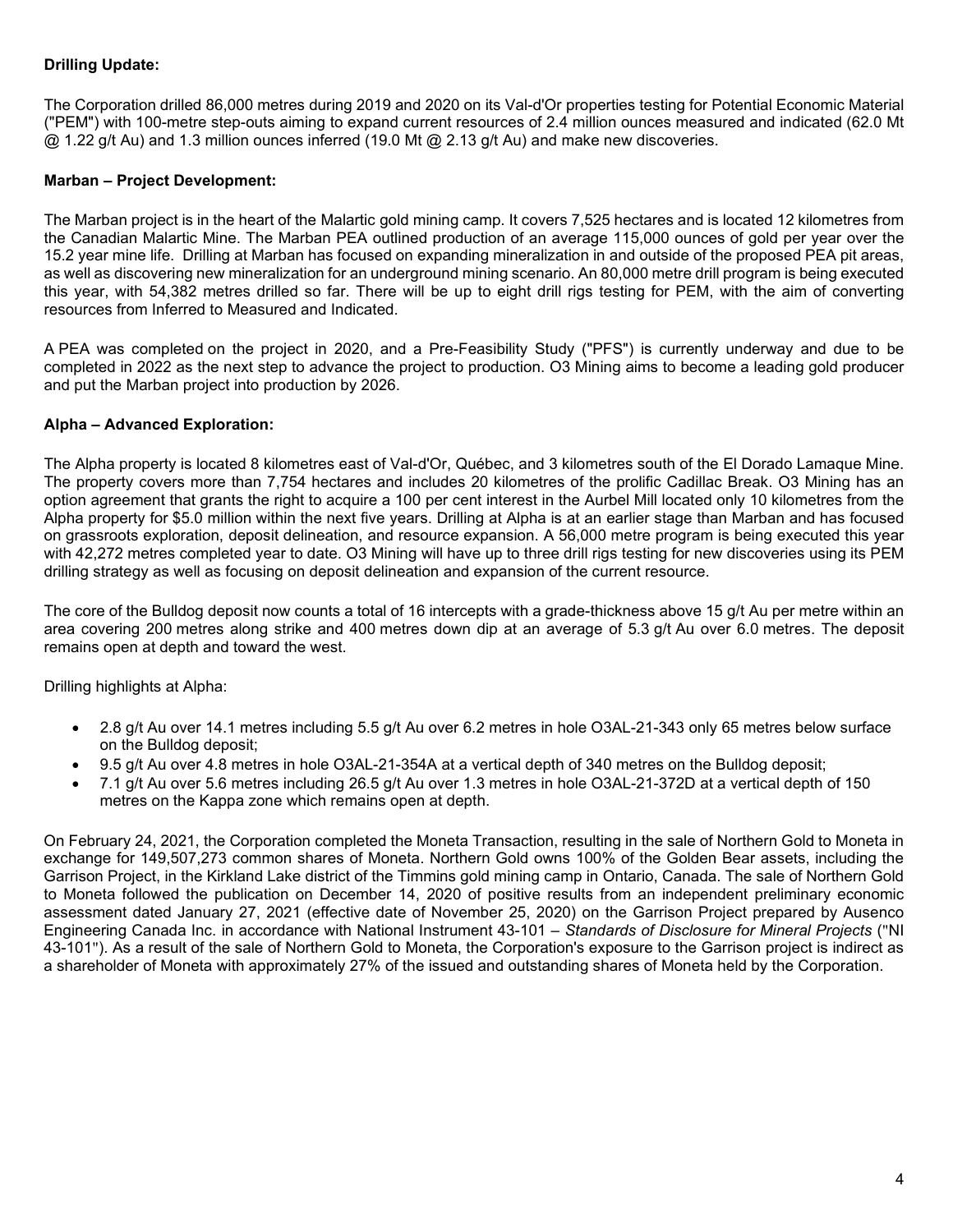### *Marban Mineral Resource Estimate*

|                                  |                                                | <b>Measured</b>   |                                                      | <b>Indicated</b>                              |                       |                                                      |                                 | <b>Measured &amp; Indicated</b> |                                             | <b>Inferred</b>                               |                       |                                                      |  |
|----------------------------------|------------------------------------------------|-------------------|------------------------------------------------------|-----------------------------------------------|-----------------------|------------------------------------------------------|---------------------------------|---------------------------------|---------------------------------------------|-----------------------------------------------|-----------------------|------------------------------------------------------|--|
| <b>Deposit</b>                   | <b>Tonnes</b><br>(000)<br>$(t)$ <sup>(9)</sup> | Grade<br>(g/t)    | <b>Ounces</b><br>Au<br>(000)<br>$OZ)$ <sup>(9)</sup> | <b>Tonnes</b><br>(000)<br>$t)$ <sup>(9)</sup> | <b>Grade</b><br>(g/t) | <b>Ounces</b><br>Au<br>(000)<br>$OZ)$ <sup>(9)</sup> | <b>Tonnes</b><br>(000 t)<br>(9) | <b>Grade</b><br>(g/t)           | <b>Ounces</b><br>Au<br>(000)<br>$OZ)^{(9)}$ | <b>Tonnes</b><br>(000)<br>$t)$ <sup>(9)</sup> | <b>Grade</b><br>(g/t) | <b>Ounces</b><br>Au<br>(000)<br>$OZ)$ <sup>(9)</sup> |  |
| Marban - Pit                     | 65                                             | 1.32 <sub>1</sub> | 3                                                    | 46.260                                        | 1.03                  | 1537                                                 | 46.325                          | 1.04                            | 1540                                        | 6.465                                         | 1.09                  | 227                                                  |  |
| Kierens-Norlartic -<br>Pit       | 450                                            | 1.03              | 15                                                   | 6,646                                         | 1.15                  | 246                                                  | 7.096                           | 1.15                            | 261                                         | 6.299                                         | 1.42                  | 287                                                  |  |
| Marban<br>Underground            |                                                | -                 | $\overline{\phantom{0}}$                             | 220                                           | 7.77                  | 55                                                   | 220                             | 7.77                            | 55                                          | 304                                           | 8.73                  | 85                                                   |  |
| Kierens-Norlartic<br>Underground | -                                              | -                 | $\overline{\phantom{0}}$                             | 510                                           | 3.57                  | 59                                                   | 510                             | 3.57                            | 59                                          | 119                                           | 3.02                  | 12                                                   |  |
| Total                            | 515                                            | 1.07              | 18                                                   | 53,636                                        | 1.10                  | 1,897                                                | 54,151                          | 1.10                            | 1,915                                       | 13,187                                        | 1.44                  | 611                                                  |  |

#### *Marban Resource Estimate Notes:*

- *(1) The mineral resource estimate has been prepared by Sue Bird, P.Eng., an independent "qualified person" (within the meaning of NI 43-101).*
- *(2) Resources are reported using the 2014 CIM Definition Standards and were estimated in accordance with the CIM 2019 Best Practices Guidelines.*
- *(3) Mineral resources that are not mineral reserves do not have demonstrated economic viability.* The open pit mineral resource has been confined by a "reasonable prospects of eventual economic extraction" pit shell generated using the following *assumptions: US\$1,800/oz. Au at a currency exchange rate of 0.75 US\$ per CDN\$; 99.95% payable Au; CDN\$4.30/oz Au offsite costs (refining, transport and insurance); a 3% net smelter return ("NSR") royalty; \$16/t process and G&A costs; \$2.60/t mining costs; grade dependent mill process recoveries; and pit slopes varying from 25 to 50 degree overall depending on geotechnical characteristics.*
- *(5) The underground mineral resource reports all material within a continuous 3.5g/t Au grade shell.*
- *(6) Metallurgical recovery is based on the formula: ln(Au)\*0.0372+0.9017, maximum 96.7%.*
- *(7) The specific gravity of the deposit has been determined by lithology as being between 2.67 and 2.81.*
- *(8) Numbers may not add due to rounding.*
- *(9) The number of metric tonnes and ounces was rounded to the nearest thousand. Any discrepancies in the totals are due to rounding effects.*

*\* Cautionary Statement: The reader is cautioned that, while there are no other known factors or issues that materially affect the mineral resource estimate, there are risks faced by mining projects in the province in terms of environmental, permitting, taxation, socio-economic, marketing, and political factors and additional risk factors as listed in the "Cautionary Note Regarding Forward-Looking Information" section below.*

#### *Orenada Mineral Resource Estimate*

|                  |                            |                          | <b>Measured &amp; Indicated</b> |                          |                    | <b>Inferred</b>       |                  |
|------------------|----------------------------|--------------------------|---------------------------------|--------------------------|--------------------|-----------------------|------------------|
| Orenada $(1)(2)$ | <b>Cut-off grade</b>       | Tonnes $(T)^{(3)}$       | Grade (g/t)                     | <b>Ounces Au</b>         | Tonnes $(T)^{(3)}$ | <b>Grade</b><br>(g/t) | <b>Ounces Au</b> |
| Zone 4           | > 0.4 g/t Au (open pit)    | 3,563,000                | 1.54                            | 176,085                  | 865.000            | 1.39                  | 38,755           |
|                  | > 2.0 g/t Au (underground) | 191,000                  | 3.00                            | 18,437                   | 326,000            | 3.34                  | 34,955           |
|                  | Total                      | 3,754,000                | 1.61                            | 194,522                  | 1,191,000          | 1.92                  | 73,710           |
| Zone 2           | $> 0.4$ g/t Au (open pit)  | ٠                        | $\overline{\phantom{a}}$        | $\overline{\phantom{a}}$ | 605.000            | 1.36                  | 26,363           |
|                  | > 2.0 g/t Au (underground) | ٠                        | $\overline{\phantom{0}}$        |                          | 283.000            | 2.88                  | 26,186           |
|                  | Total                      | $\overline{\phantom{0}}$ | $\overline{\phantom{0}}$        |                          | 888,000            | 1.84                  | 52,549           |
| Total            | $> 0.4$ g/t Au (open pit)  | 3,563,000                | 1.54                            | 176.085                  | 1.470.000          | 1.38                  | 65,118           |
|                  | > 2.0 g/t Au (underground) | 191.000                  | 3.00                            | 18,437                   | 609.000            | 3.12                  | 61.141           |
|                  | Total                      | 3,754,000                | 1.61                            | 194,522                  | 2,079,000          | 1.89                  | 126,259          |

#### *Orenada Resource Estimate Notes:*

*(1) These mineral resources are not mineral reserves, as they do not have demonstrated economic viability.* 

*(2) Resources are presented undiluted and in situ for both open pit and underground potential scenarios and are considered to have reasonable prospects for economic extraction.* 

*(3) The number of metric tonnes was rounded to the nearest thousand. Any discrepancies in the totals are due to rounding effects.*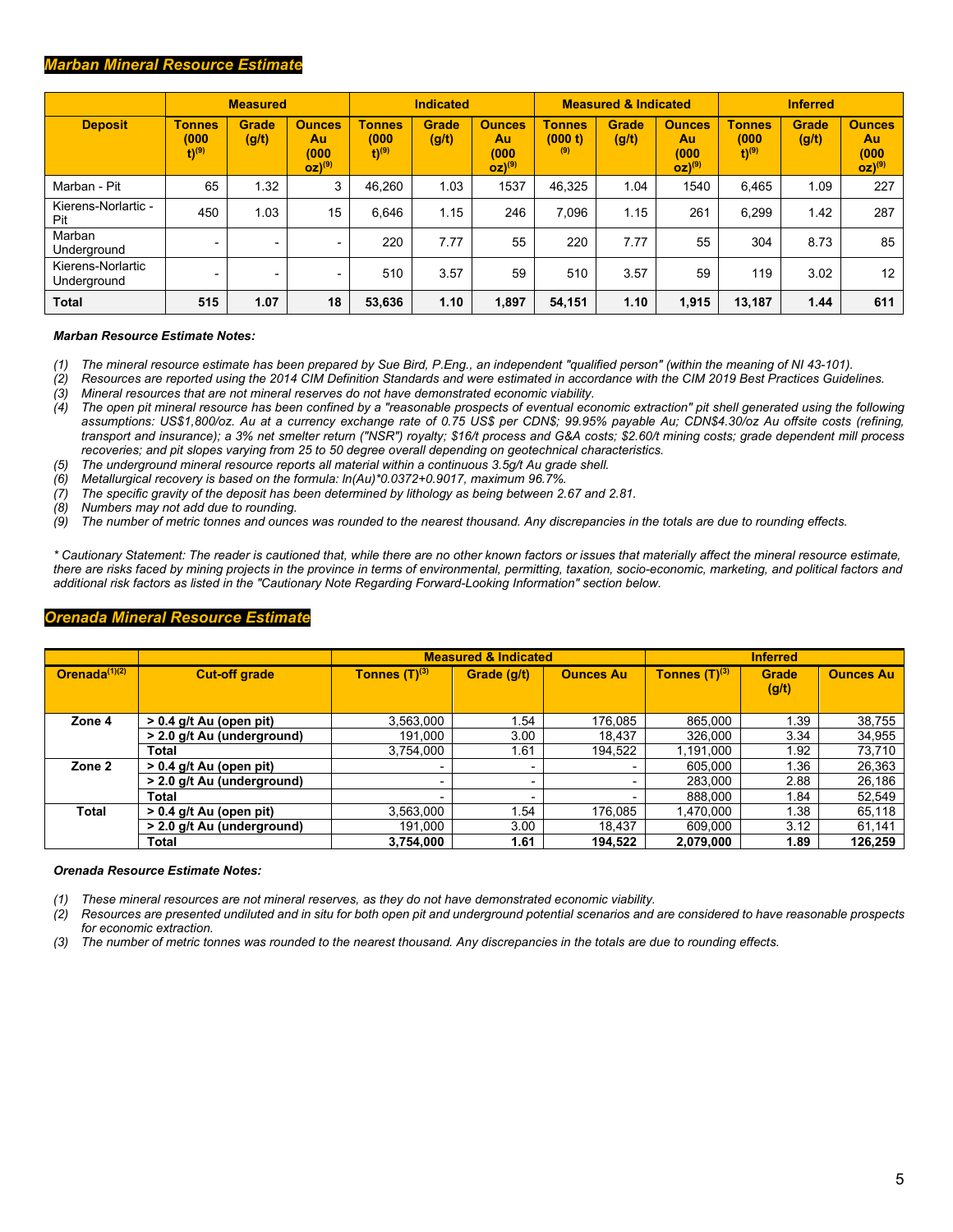The Corporation's various gold mineral properties in Canada are summarized below:

| <b>Continuing Exploration</b><br><b>Properties</b> | <b>Location</b> | <b>Subsidiary</b>                                                              | <b>Status</b>             |
|----------------------------------------------------|-----------------|--------------------------------------------------------------------------------|---------------------------|
| Alpha (including Orenada<br>and Akasaba)           | Québec          | Alexandria                                                                     | <b>Owned 100%</b>         |
| Alpha - Epsilon - Golden<br>Valley option          | Québec          | Alexandria                                                                     | Owned 80% <sup>(1)</sup>  |
| Sleepy                                             | Québec          | Alexandria                                                                     | Owned $40\%^{(2)}$        |
| Gwillim                                            | Québec          | Alexandria                                                                     | Owned 100%                |
| Matachewan-Wydee                                   | Ontario         | Alexandria                                                                     | <b>Owned 100%</b>         |
| Harricana                                          | Québec          | 9401-3513 Québec Inc.<br>(formerly Harricana River<br>Mining Corporation Inc.) | <b>Owned 100%</b>         |
| East Cadillac                                      | Québec          | <b>Chalice Gold Mines</b><br>(Québec) Inc. ("CGMQ")                            | <b>Owned 100%</b>         |
| Denain-Pershing Property                           | Québec          | CGMQ                                                                           | Owned 100% <sup>(3)</sup> |
| Nordeau Project                                    | Québec          | <b>CGMQ</b>                                                                    | Owned 100% <sup>(4)</sup> |
| Simkar                                             | Québec          | Alexandria                                                                     | Owned 100%                |
| Malartic                                           | Québec          | <b>NioGold</b>                                                                 | Owned 100%                |
| Regcourt                                           | Québec          | <b>CGMQ</b>                                                                    | Owned 100%                |
| Louvem                                             | Québec          | Alexandria                                                                     | Owned 100%                |
| Kan-James Bay                                      | Québec          | O3 Mining                                                                      | Owned 100%                |
| FCI - Corvette Lithium                             | Québec          | O3 Mining                                                                      | Owned 100% <sup>(5)</sup> |
| Éléonore-Opinaca                                   | Québec          | O3 Mining                                                                      | <b>Owned 100%</b>         |
| Launay                                             | Québec          | O3 Mining                                                                      | <b>Owned 100%</b>         |
| Schefferville                                      | Québec          | O3 Mining                                                                      | <b>Owned 100%</b>         |

#### *Notes:*

*(1) O3 Mining has earned in 80% of the Centremaque Property from Golden Valley as a result of completing the Centremaque Interest Acquisition.*

*(2) Probe Metals Inc. ("Probe Metals") has earned in 60% of the property. Probe Metals can earn an additional 10% interest on the Sleepy Property for a total of 70%.*

*(3) O3 Mining has earned in 100% of the Denain-Pershing Property, which was owned by Renforth.*

*(4) O3 Mining has an earned in 100% of the Nordeau Project, which was owned by Globex Mining Enterprise Inc. ("Globex").*

*(5) The project is subject to a 50% earn-in in favour of Patriot Battery Metals (formerly Gaia Metals Corp.) ("Patriot Metals").*

On February 24, 2021, the Corporation announced the completion of the Moneta Transaction, pursuant to which Northern Gold, a wholly-owned subsidiary of the Corporation, was sold to Moneta. Northern Gold owns 100% of the Golden Bear assets, including the Garrison Project, in the Kirkland Lake district of the Timmins gold mining camp in Ontario, Canada.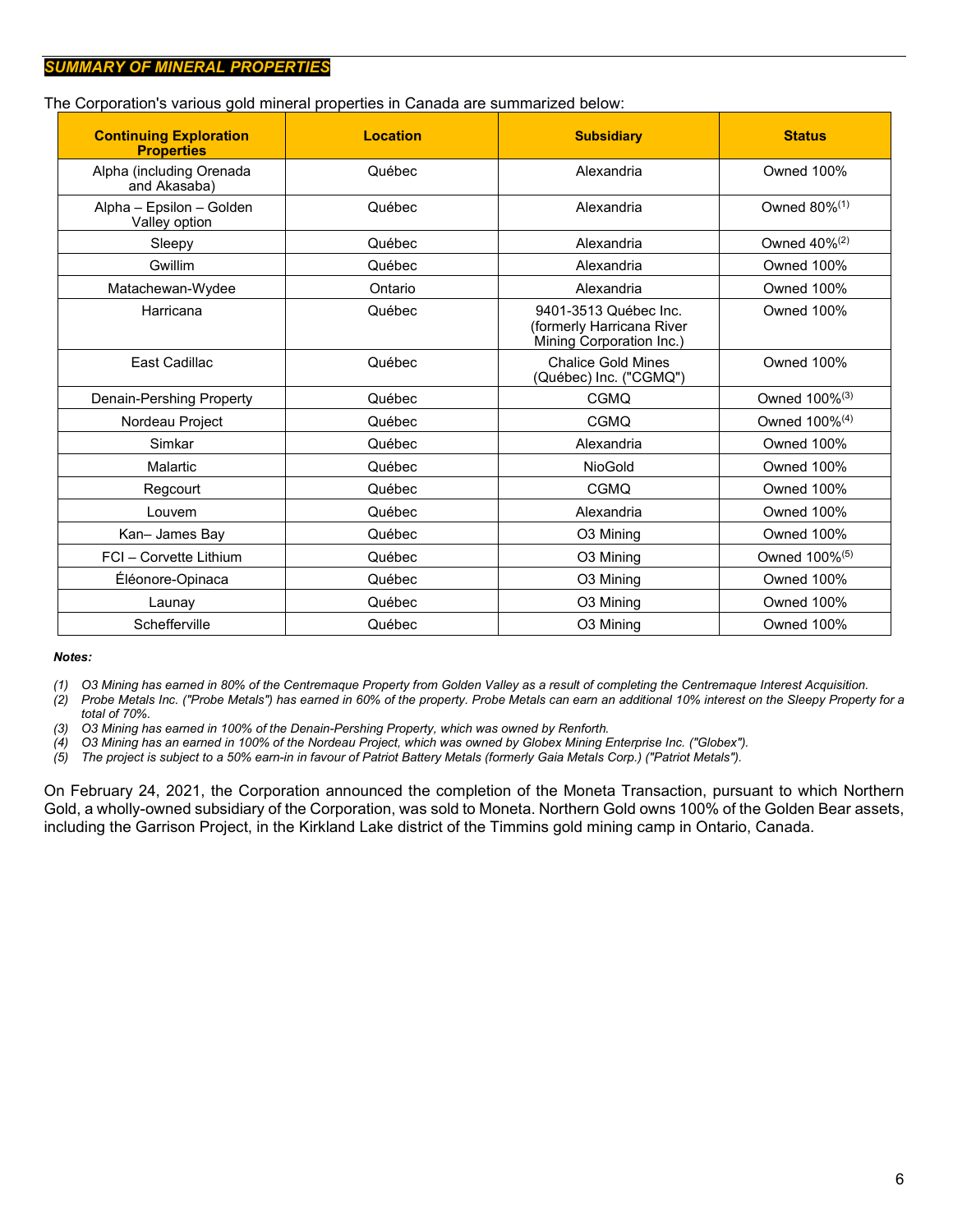## *MINERAL RESOURCES*

The Corporation's mineral resources are summarized below:

| <b>CATEGORY</b>             | <b>TONNES (MT)</b> | AU GRADE (G/T) | AU (MOZ) |
|-----------------------------|--------------------|----------------|----------|
| <b>MEASURED</b>             |                    |                |          |
| MARBAN <sup>(3)</sup>       | 0.52               | 1.07           | 0.02     |
| SIMKAR <sup>(6)</sup>       | 0.03               | 4.71           | 0.01     |
|                             | 0.55               | 1.29           | 0.02     |
| <b>INDICATED</b>            |                    |                |          |
| MARBAN <sup>(3)</sup>       | 53.64              | 1.10           | 1.89     |
| ORENADA <sup>(4)</sup>      | 3.75               | 1.61           | 0.19     |
| AKASABA <sup>(5)</sup>      | 3.66               | 2.16           | 0.25     |
| SIMKAR <sup>(6)</sup>       | 0.21               | 5.66           | 0.04     |
| NORDEAU WEST <sup>(7)</sup> | 0.23               | 4.17           | 0.03     |
|                             | 61.49              | 1.22           | 2.41     |
| <b>TOTAL M&amp;I</b>        |                    |                |          |
| MARBAN <sup>(3)</sup>       | 54.15              | 1.10           | 1.91     |
| ORENADA <sup>(4)</sup>      | 3.75               | 1.61           | 0.19     |
| AKASABA <sup>(5)</sup>      | 3.66               | 2.16           | 0.25     |
| SIMKAR <sup>(6)</sup>       | 0.24               | 5.53           | 0.04     |
| NORDEAU WEST <sup>(7)</sup> | 0.23               | 4.17           | 0.03     |
|                             | 62.04              | 1.22           | 2.43     |
| <b>TOTAL INFERRED</b>       |                    |                |          |
| MARBAN <sup>(3)</sup>       | 13.19              | 1.44           | 0.61     |
| ORENADA <sup>(4)</sup>      | 2.08               | 1.89           | 0.13     |
| AKASABA <sup>(5)</sup>      | 1.82               | 4.92           | 0.29     |
| SIMKAR <sup>(6)</sup>       | 0.10               | 6.36           | 0.02     |
| NORDEAU WEST <sup>(7)</sup> | 1.11               | 4.09           | 0.15     |
| SLEEPY <sup>(8)</sup>       | 0.74               | 4.70           | 0.11     |
|                             | 19.04              | 2.13           | 1.30     |

*Mineral Resource Notes:*

*(1) Mineral inventories are not pit-constrained.*

*(2) Inferred mineral resources have a great amount of uncertainty as to their existence and as to whether they can be mined legally or economically. It cannot be assumed that all or any part of the inferred mineral resources will ever be upgraded to a higher category. Mineral resources are not mineral reserves and do not have demonstrated economic viability.*

*(3) Information relating to the Malartic Property is supported by the Marban Resource Estimate.*

*(4) Information relating to the Alpha Property is supported by the Orenada Resource Estimate.*

*(5) Information relating to the Alpha Property is supported by the Akasaba Resource Estimate.*

*(6) Information relating to the Alpha Property is supported by the Simkar Resource Estimate.*

*(7) Information relating to the East Cadillac Property is supported by the East Cadillac Resource Estimate.*

*(8) Information relating to the Sleepy Property is supported by the Sleepy Lake Resource Estimate.*

# *MINERAL PROPERTY ACTIVITIES*

#### *Cadillac Break Group – Alpha, East Cadillac, and Malartic Properties*

The Cadillac Break Group is located in the southeastern Abitibi Greenstone Belt of the Archean Superior Province in the Canadian Shield. The properties are located in the Val-d'Or and Malartic municipalities of the Abitibi-Témiscamingue administrative region in the Province of Québec. The properties are easily accessed via all-season public paved roads, public gravel roads, all-terrain vehicle trails, and bush roads. The Cadillac Break Group is located at the boundary between the Abitibi sub province and the Pontiac sub province, which is marked by the Cadillac-Larder Lake Fault zone and stretches for over 35 kilometres along the break. The Cadillac-Larder Lake Fault zone is a regional-scale strike fault and/or shear zone and is one of the most important structural controls on the gold mineralization in the Abitibi Greenstone Belt, which has produced 100 million ounces of gold since the early 1900s. Discoveries in the region, at depths between 500 and 1,500 metres, show that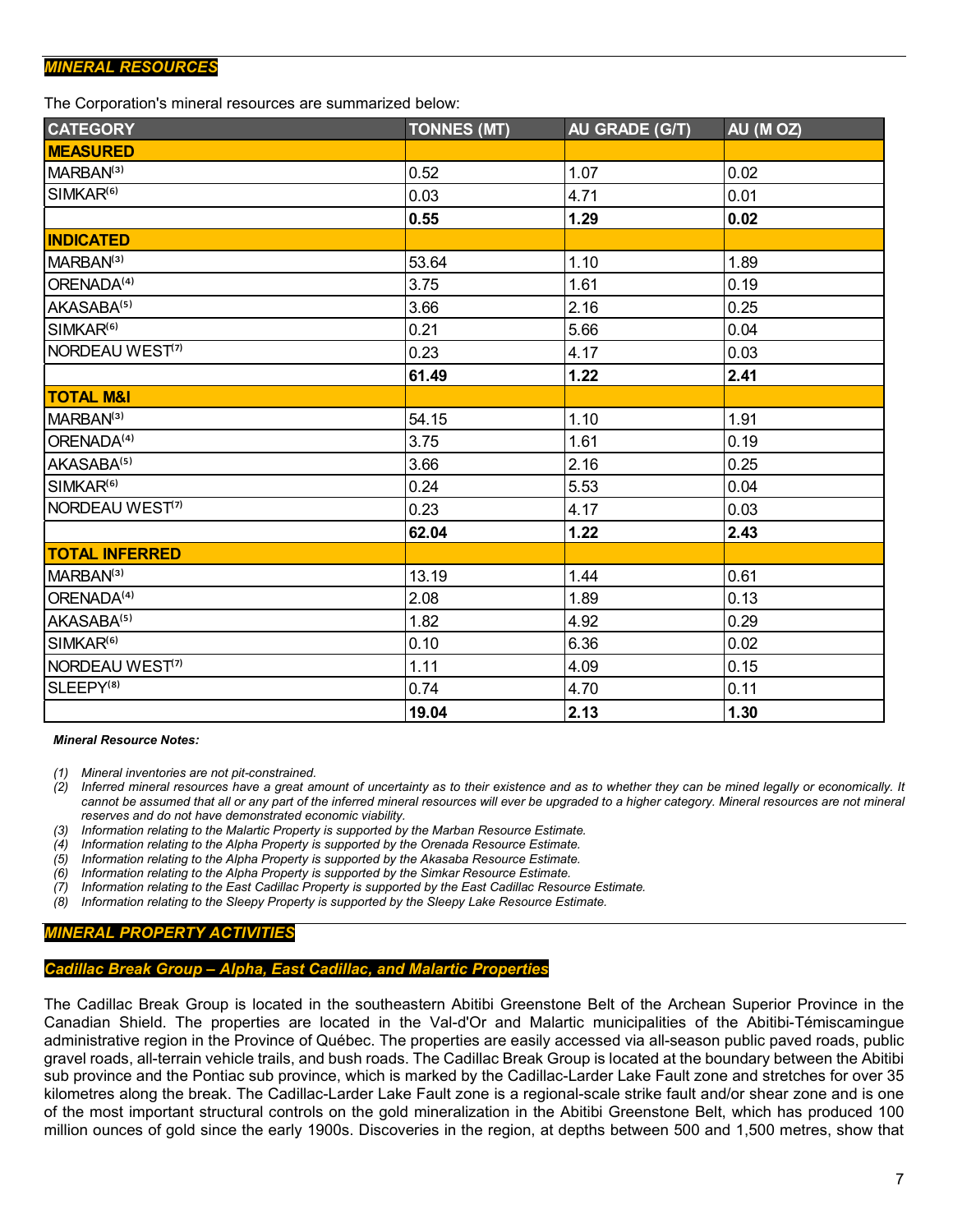the Cadillac Break Group is highly under-explored, as most recent drilling has been in the upper 150 metres over the whole package, and only locally testing down to 300 metres in depth.

The Corporation holds a 100% interest in all these properties, subject to NSR royalties ranging between 1% to 2.5%, depending on the claim. A portion of these NSR royalties can be purchased for between \$200,000 and \$1,000,000.



#### *Malartic Property – Cadillac Break Group*

#### *i) Marban Project*

The Marban Project is 100% owned by O3 Mining and is the result of an amalgamation of the former Marban, First Canadian, Norlartic and Gold Hawk claims. The Marban Project is located about 15 kilometres west of the town of Val-d'Or in the Abitibi-Témiscamingue region of Québec, Canada and consists of 30 mining claims and three mining concessions (1,023 hectares).

The Marban Project is located in the Malartic mining camp in the Abitibi gold district of Québec. The Marban Project contains three past-producing mines (Marban, Norlartic and Kierens), which collectively produced 585,000 ounces of gold between 1959 and 1992. The land package owned by O3 Mining in the heart of the Cadillac, Malartic, and Val-d'Or gold mining camps covers 125 square kilometres and is located 15 kilometres from the Canadian Malartic Mine and lies along the same shear structure as Wesdome Gold Mines Ltd.'s Kiena Deposit.

During the nine-month period ended September 30, 2021, the Corporation completed 233 drill holes totaling 54,382 metres of drilling on the Marban Project. The drilling was completed to test extensions of the PEA open pits near surface between Kierens and Norlartic deposits, at the adjacent North Shear, North North and Triple North zones and at the recently discovered Marban Dykes and Golden Bridge zones. Extensions at depth were also explored at the North North, North Shear, Marbenite and Marban East zones.

In July, the Corporation initiated a resource delineation program on the extensions at depth of the historical Camflo mine below the last production level at some 1,260 metres below surface. Exploration drilling conducted by Barrick Gold Corporation in 1992 from that level demonstrated continuity of the ore body both in geometry and grade. The mine was in production for 27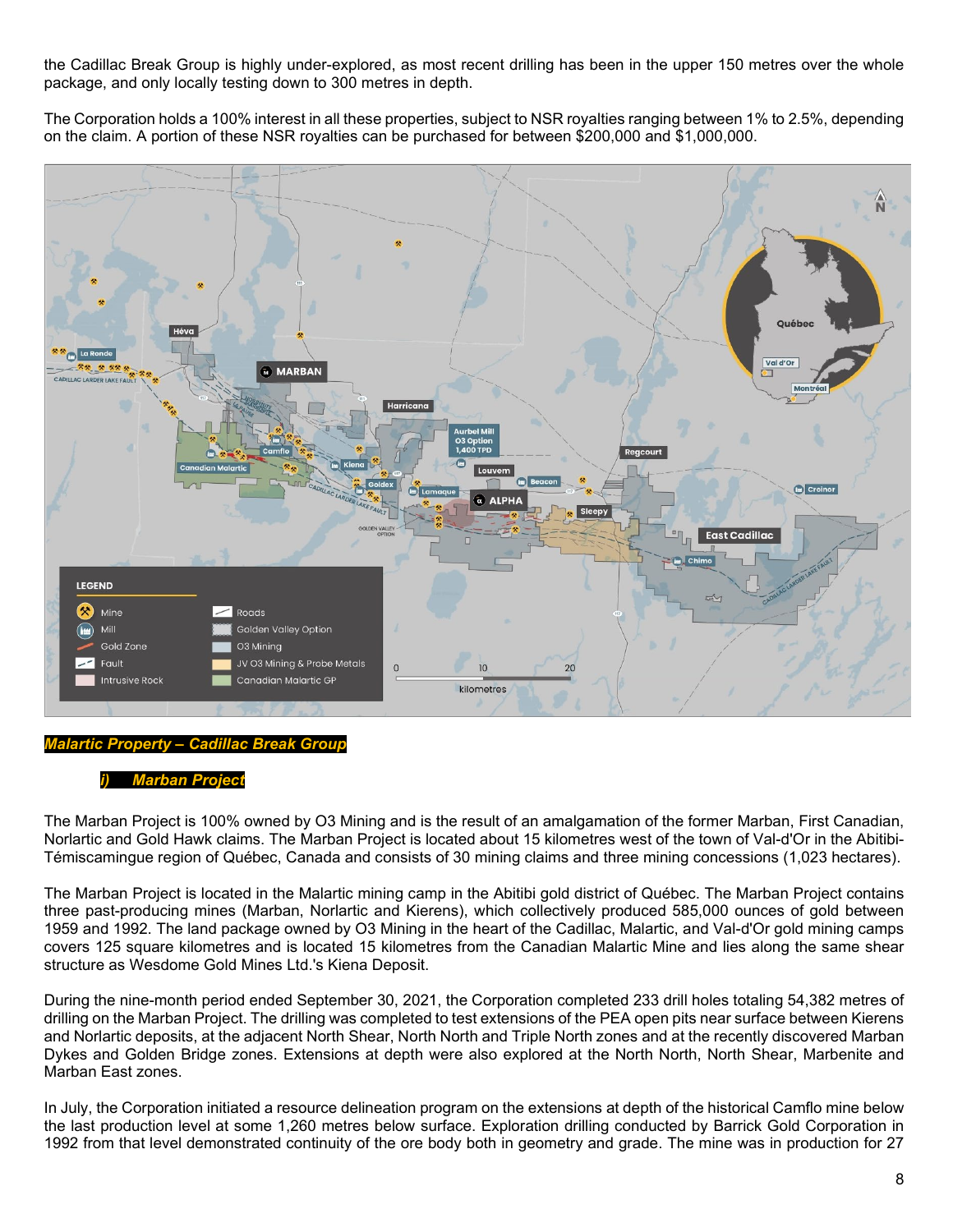years, from 1965 to 1992, and yielded a total of 1.65 million ounces of gold from 8,862,240 tonnes of ore grading 5.78 g/t Au. It was recognized as one of the lowest-cost gold mines in North America. The Marban Project is subject to 2% to 3% NSR royalties, most of them allowing buy-back for half of the royalty.

### *ii) Siscoe East Project*

The Siscoe East Property is located in the Vassan Township in the Abitibi-Témiscamingue region of Québec. The Corporation owns a 100% interest in the claims covering the Siscoe East Property. Some claims are subject to a 2% NSR royalty, 50% of which may be repurchased by the Corporation for a total of \$2.8 million.

## *iii) Héva Project*

The Héva Property is located 42 kilometres northwest of the town of Val-d'Or, in the Abitibi-Témiscamingue region of Québec. Some of the claims of the Héva Property are subject to a 1.5% NSR royalty, 50% of which may be repurchased by the Corporation for \$200,000.

### *iv) Other projects*

Other projects in the Malartic Property include the Camflo West, Malartic Hygrade, Malartic Hygrade-NSM and Malartic H projects. The projects are located to the northeast of the town of Malartic, in the Abitibi-Témiscamingue region of Québec. The projects consist of 139 mining claims and one mining concession (6,263 hectares). The claims under the Camflo West Project are subject to various NSR royalties ranging from 1.5% to 3.0%, certain of which, or portions thereof, can be repurchased by the Corporation for payments ranging from \$200,000 to \$1.5 million. The claims under the Malartic H Project are 85% owned by the Corporation and the remaining 15% can be purchased by the Corporation for \$25,000. On November 9, 2020, O3 Mining completed the acquisition of the remaining 50% interest in the Northern Star claims (also known as the Virginia claims) from 9265-991 Québec Inc. for \$200,000.

### *Alpha Property – Cadillac Break Group*

The Alpha Property includes several significant gold showings (Bulldog, Epsilon, Pontiac East and West, Mid Canada, Ducros, Hogg, Oramaque, Jolin, Sabourin, Goldora and Valdora) as well as the Orenada Zone 2 and Zone 4 gold deposits. The Alpha Property is located 8 kilometres east of Val-d'Or and 3 kilometres south of the Eldorado South Lamaque Mine. It is also the host of the Akasaba Deposit and Simkar Gold Deposit. The Alpha Property covers more than 7,754 hectares and strides 20 kilometres of the prolific Cadillac Break. The Bulldog showing discovered in late 2018 will be the focus of the upcoming drilling program. The property is subject to a 1% NSR royalty on select claims, and assigned existing royalty buy-back rights on NSR royalties between 1% to 2% on certain other claims in the Val-d'Or area for proceeds of \$300,000.

On March 16, 2020, the Corporation purchased the Louvem Property from Monarch Gold Corporation ("Monarch"). The Louvem Property consists of 12 mining claims and is located 5 kilometres east of the town of Malartic, in the Abitibi-Témiscamingue region of Québec. In accordance with the terms of the asset purchase agreement, the Corporation: (i) acquired a 50% interest in the Louvem Property in exchange for the issuance of 4,546 Common Shares, subject to a 1% NSR royalty granted to Monarch on the Louvem Property with a 0.5% NSR royalty buy-back for \$300,000; and (iii) will acquire the remaining 50% interest in the Louvem Property for cash consideration of \$10,000. In July 2021, the Corporation completed the \$10,000 payment to earn the additional 50% of the property.

### *i) Epsilon – Golden Valley option*

On October 1, 2021, the Corporation announced that it has, through its wholly-owned subsidiary, Alexandria, acquired an 80% undivided interest in the Centremaque Property, located on O3 Mining's Alpha Property in Val-d'Or, Québec, Canada, from Golden Valley.

The acquisition was completed pursuant to the terms of an option agreement dated April 20, 2017 between Golden Valley and Alexandria (as amended, the "Option Agreement"), pursuant to which Golden Valley granted Alexandria an option to complete the Centremaque Interest Acquisition by, among other things, incurring C\$4 million in eligible expenditures (the "Required Expenditures") over a four-year period following the date of the Option Agreement.

On September 9, 2021, Golden Valley and Alexandria amended the terms of the Option Agreement to allow Alexandria to satisfy a shortfall of C\$209,460 in Required Expenditures by delivering to Golden Valley Common Shares in the capital of the Corporation in lieu thereof. In accordance with the terms of the amended Option Agreement, the Corporation has issued to Golden Valley an aggregate of 98,570 Common Shares in full satisfaction of Alexandria's obligations to incur the Required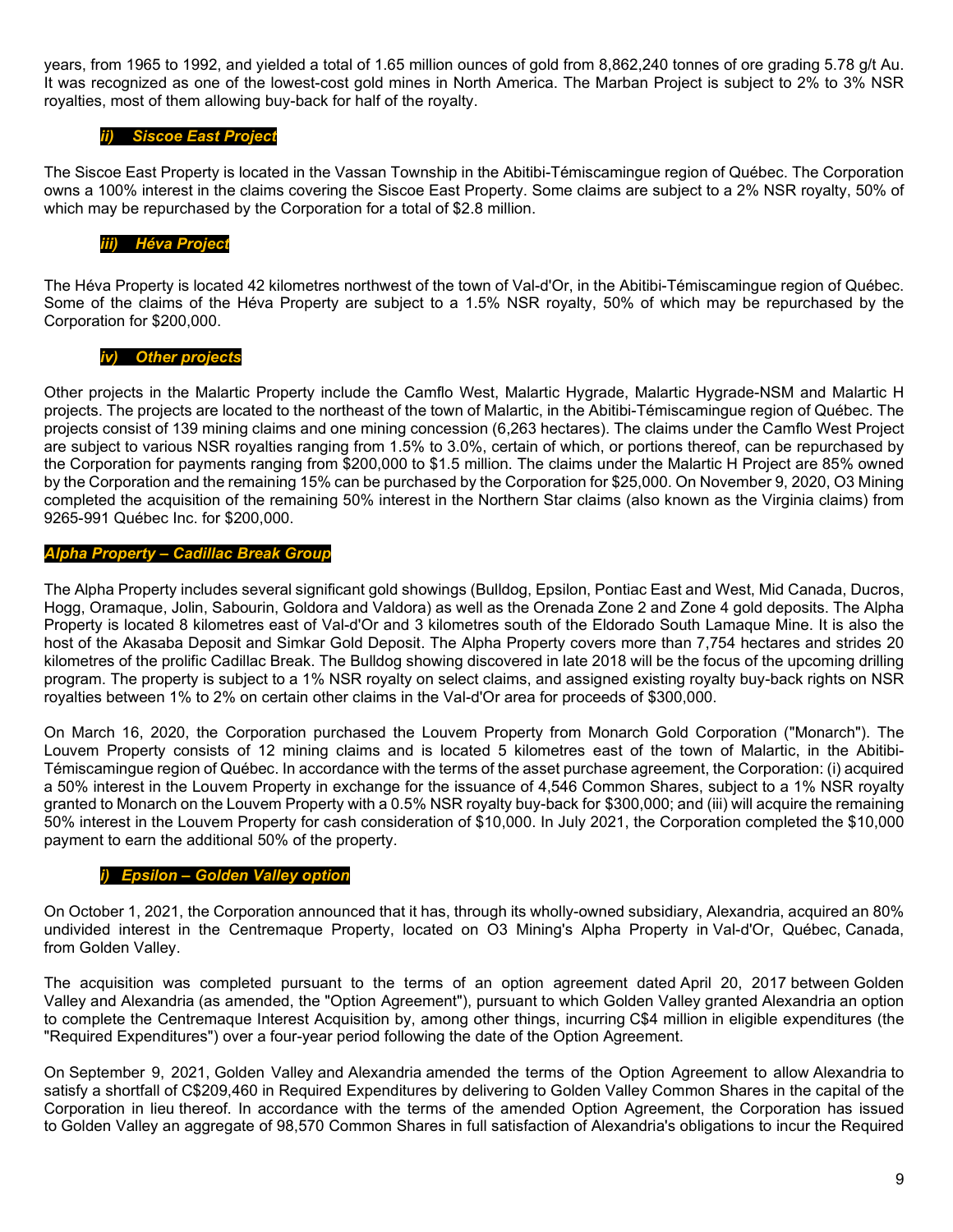Expenditures under the Option Agreement. The Common Shares issued in connection with the transaction are subject to a hold period expiring four months and one day after date of issuance.

In accordance with the terms of the Option Agreement, upon the closing of the Centremaque Interest Acquisition, Golden Valley and Alexandria are deemed to have formed a joint venture for the purposes of, among other things, further exploring the Centremaque Property and, if deemed warranted, developing, constructing, and operating a mine on the Centremaque Property (or a part of thereof). Golden Valley will retain a 20% free carried interest, and retain a 1.5% NSR royalty, of which 0.5% may be purchased by the Corporation for C\$1 million.

### *ii) Integra option*

In 2012, Alexandria has optioned one claim from the airport area located at the western edge of the Alpha Property to Integra Gold Corp. Alexandria retains a 2% NSR royalty, of which 1% may be re-purchased for \$1,000,000.

### *Exploration Activity*

During the nine-month period ended September 30, 2021, O3 Mining completed 93 drill holes totaling 42,272 metres of drilling on the Alpha Property, focusing on the Cadillac Fault Corridor and specifically on Simkar, Centremaque option, Bulldog, Omega sector south of Eldorado's Lamaque mine and Orenada 4 extension at depth zones. Mineralization at the Bulldog zone is composed of three individual zones associated with sheared, carbonatized, and sericitized wackes of the Cadillac formation and porphyric dykes containing 1-3% fine disseminated pyrite. Drilling on 100 metres spacing defined mineralization over 500 metres laterally and 700 metres vertically remaining open at depth. Infill drilling was completed in the first 450 vertical meters in preparation for a first resource estimate planned for mid-2022.

### *Sleepy Property – Cadillac Break Group*

The property comprises 232 individual claims (7,408 hectares). On November 28, 2016, Alexandria entered into a binding agreement with Probe Metals, which sets forth the terms of an exploration earn-in on the property. In order to earn a 60% interest on the Sleepy Property, Probe Metals must: (i) commit \$5.0 million in work expenditures over a period of four years; and (ii) issue \$300,000 of its common shares upon signing. Following the completion of the committed \$5.0 million in work expenditures, Probe Metals exercised its option in April 2021. The Sleepy Property is now held in a joint venture with 60% of the interest owned by Probe Metals and 40% of the interest maintained by O3 Mining.

Probe Metals can earn an additional 10% interest on the Sleepy Property by: (i) completing a PFS (1 million ounces); (ii) incurring an additional \$2.0 million in exploration expenditures; and (iii) issuing to O3 Mining an additional 200,000 of its common shares.

### *Exploration Activity*

During the nine-month period ended September 30, 2021, Probe Metals continued its work program on the Sleepy Property, which included drilling and geophysics to enhance known mineralization trends and to identify new areas of interest.

#### *East Cadillac Property – Cadillac Break Group*

The East Cadillac Property is located more than 35 kilometres east of the town of Val-d'Or and consists of two earn-in agreements in addition to the ground wholly owned by O3 Mining. The property consists of 370 single claims (18,328 hectares) and nearly 15 kilometres of the eastern extension of the Cadillac Break. The property hosts the Nordeau West Deposit, located 1,500 metres east of the former Chimo Mines held by Cartier Resources Inc.

#### *i) Globex option*

On November 1, 2016, CGMQ entered into an option agreement with Globex on the Nordeau Project. O3 Mining may acquire a 100% interest, except certain claims where Globex has a 60% interest, by making annual option payments totalling \$590,000 over four years and funding exploration expenditures of \$2.5 million also over a four-year period. Upon exercising the option, O3 Mining will grant a 3% gross metal royalty to Globex. O3 Mining has the right to withdraw, with no minimum expenditure commitment at any time.

As of September 30, 2021, O3 Mining completed the cash payments and exceeded the minimum exploration expenditures. The documentation is being prepared to exercise the purchase option.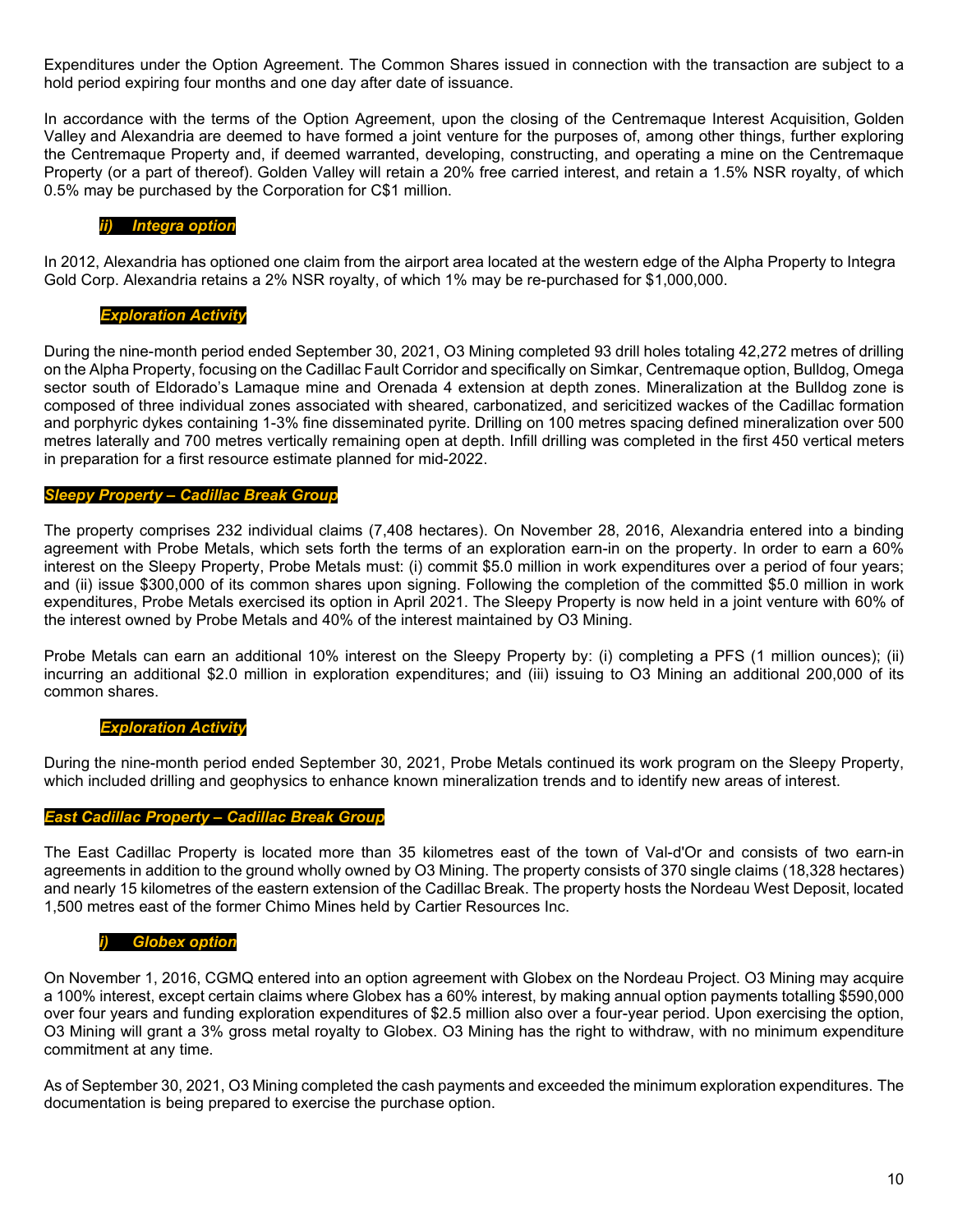On May 21, 2018, CGMQ entered into a binding agreement with Renforth on the Denain-Pershing Project. O3 Mining may earn an 80% interest in the project by making total option payments of \$200,000 and funding exploration expenditures of \$1.25 million over a period of three years. The claims are subject to a 3% NSR royalty (including third-party royalties) with a 1% buyback right for \$1,000,000.

Due to the COVID-19 pandemic and the operation suspension in Québec, the Corporation exercised the force majeure clause in the option agreement on March 23, 2020. As the result, the payment date for the option payment of \$50,000, which was due May 21, 2020, was paid on June 20, 2020, and the last \$50,000 option payment had been postponed until June 20, 2021. The deadline to incur exploration expenditures of \$1.25 million, of which \$650,000 remained, has been incurred by June 20, 2021. However, on May 28<sup>th</sup>, 2021, the Corporation entered into a purchase agreement where Renforth Resources Inc. has agreed to sell 100% of the Property to the Corporation for a total consideration of \$175,000.

On July 28, 2021, the Corporation announced that it had fulfilled the conditions of the option agreement with Renforth on the Denain-Pershing Property to earn in 80% ownership interest in the property. The Corporation acquired the remaining 20% of the Denain-Pershing Property from Renforth in exchange for \$125,000 cash and 21,603 Common Shares, and now holds a 100% interest in the property.

#### *iii) Regcourt Property*

On March 16, 2020, O3 Mining purchased the Regcourt Property from Monarch. The Regcourt Property is located at the eastern end of the Val-d'Or gold mining camp, approximately 30 kilometres east of Val-d'Or, Québec, and consists of 88 mining claims near the centre of the western border of Vauquelin Township of Québec. In accordance with an asset purchase agreement, the Corporation acquired the Regcourt Property in exchange for the issuance of 113,637 Common Shares.

#### *Exploration Activity*

During the nine-month period ended September 30, 2021, O3 Mining completed 4 drill holes totaling 1,074 metres of drilling on the East Cadillac Property. Drilling focused on the Cadillac Fault Corridor and specifically on the Nordeau West, Nordeau East, Simon West and North Contact zones. Simon West and North Contact zones returned the more promising results and warrant follow up drilling during the winter.

#### *Harricana Property*

The Harricana Property is located 9 kilometres northeast of the town of Val-d'Or, on the eastern shore of the Blouin Lake, and hosts the Aurbel Deposit. The Harricana Property is 100%-owned by the Corporation and is comprised of 117 individual claims (3,878 hectares). The property was acquired by O3 Mining on August 23, 2019 as a result of its acquisition of Harricana River Mining Corporation Inc.

#### *Kinebik Property*

The Kinebik Project is located in northern Québec, approximately halfway between the towns of Lebel-sur-Quévillon and Matagami. The property covers greater than 30 kilometres of strike along the Casa Berardi Fault, which hosts the Casa Berardi Gold Deposit. The project consists of 348 single cells and is 100% owned by the Corporation. On April 14, 2021, the Corporation completed a transaction with NewOrigin, under which the Corporation disposed of the Kinebik Gold Project in exchange for 2,700,000 common shares of NewOrigin.

#### *James Bay Properties*

#### *i) Kan Project*

The Kan Project is located within the Labrador Trough, approximately 80 kilometres southwest of Kuujuuaq, Québec. It covers approximately 40 kilometres of favorable stratigraphy that includes silicate-carbonate iron formations, thick metal-rich black shales units, gabbros and turbidites. The Kan Project surface was reduced to 300 claims (3,980 hectares). 125 claims are subject to a 2% NSR royalty in favour of Les Ressources Tectonic Inc., 0.5% of which may be purchased for \$750,000 at any time by Osisko Gold Royalties Ltd. ("Osisko GR") and an additional, 0.5% of which may be purchased for \$750,000 by Altius Resources Inc. In addition, Osisko GR holds an NSR royalty over the total number of claims on the production of precious metals for a minimum of a 1.5% NSR royalty and a maximum of a 3.5% NSR royalty and a 2.0% NSR royalty on all other metals provided. However, if there is an existing royalty applicable on any portion of the claims, the royalty percentages shall, as applicable, be adjusted so that the aggregate maximum royalty percentage on such portion shall not exceed a 3.5% NSR royalty at any time.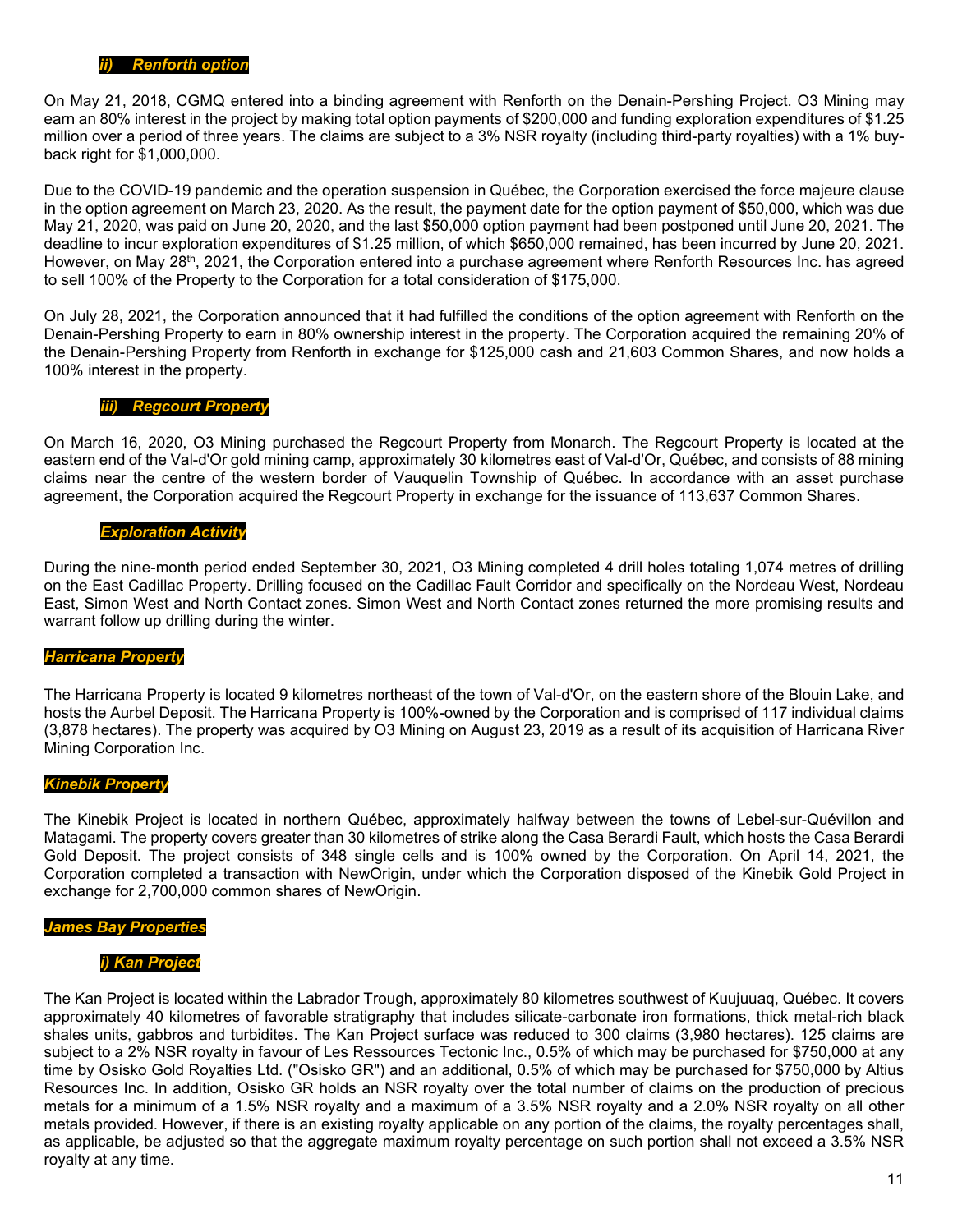## *ii) FCI – Corvette Lithium Project*

The FCI – Corvette Lithium Project consists of 28 claims (1,434 hectares) and is located within the James Bay Greenstone Belt in Northern Québec. The FCI – Corvette Lithium Project is subject to a 1.5% to 3.5% NSR royalty.

On August 27, 2018, Osisko Mining entered into a binding agreement with Patriot Metals which sets forth the terms of an exploration earn-in on the property. Under the exploration earn-in, Patriot Metals must commit \$2.25 million in work expenditures over a three-year period to earn a 50% interest on the FCI-Corvette Lithium Project, subject to certain annual work expenditure thresholds, including a guaranteed expenditure threshold of \$250,000 in the first year. Following the completion of the exploration earn-in, the FCI – Corvette Lithium Project will be transferred to a new joint venture entity to be owned 50% by O3 Mining and 50% by Patriot Metals. In addition, Patriot Metals may earn a further 25% interest in the joint venture entity (for a total interest of 75%) by electing to fund an additional \$2.0 million of project level expenditures, such as a PEA or PFS.

On October 21, 2020, O3 Mining obtained a 50% interest in the FCI property upon delivering notice to Osisko GR of completing expenditures aggregating \$250,000 on or before August 27, 2019 in accordance with an earn-in agreement. On November 20, 2020, as part of the termination of the earn-in agreements, the Corporation received the remaining 50% interest in the FCI property.

### *Élénore Opinaca Property*

The Élénore Opinaca Property was transferred to O3 Mining on July 5, 2019 in conjunction with the completion of the RTO. The Élénore Opinaca Property is 100% owned by the Corporation and is located approximately 320 kilometres north of the town of Matagami in the James Bay area, Northern Québec and is subject to an NSR of 0.5%.

### *Launay Property*

The Launay Property was transferred to O3 Mining on July 5, 2019 in conjunction with the completion of the RTO. The Launay Property is located in the Abitibi Greenstone Belt, Québec, and it is subject to a 1.5% NSR royalty.

### *Matachewan-Wydee Property*

The Matachewan-Wydee project is in the vicinity of the Young Davidson Mine complex approximately 6 kilometres westnorthwest of the town of Matachewan, Ontario, and covers a total of 86 claims. The project is 100% owned by O3 Mining and was previously subject to an earn-in in favour of Prosper Gold Corp., which was terminated in February 2021.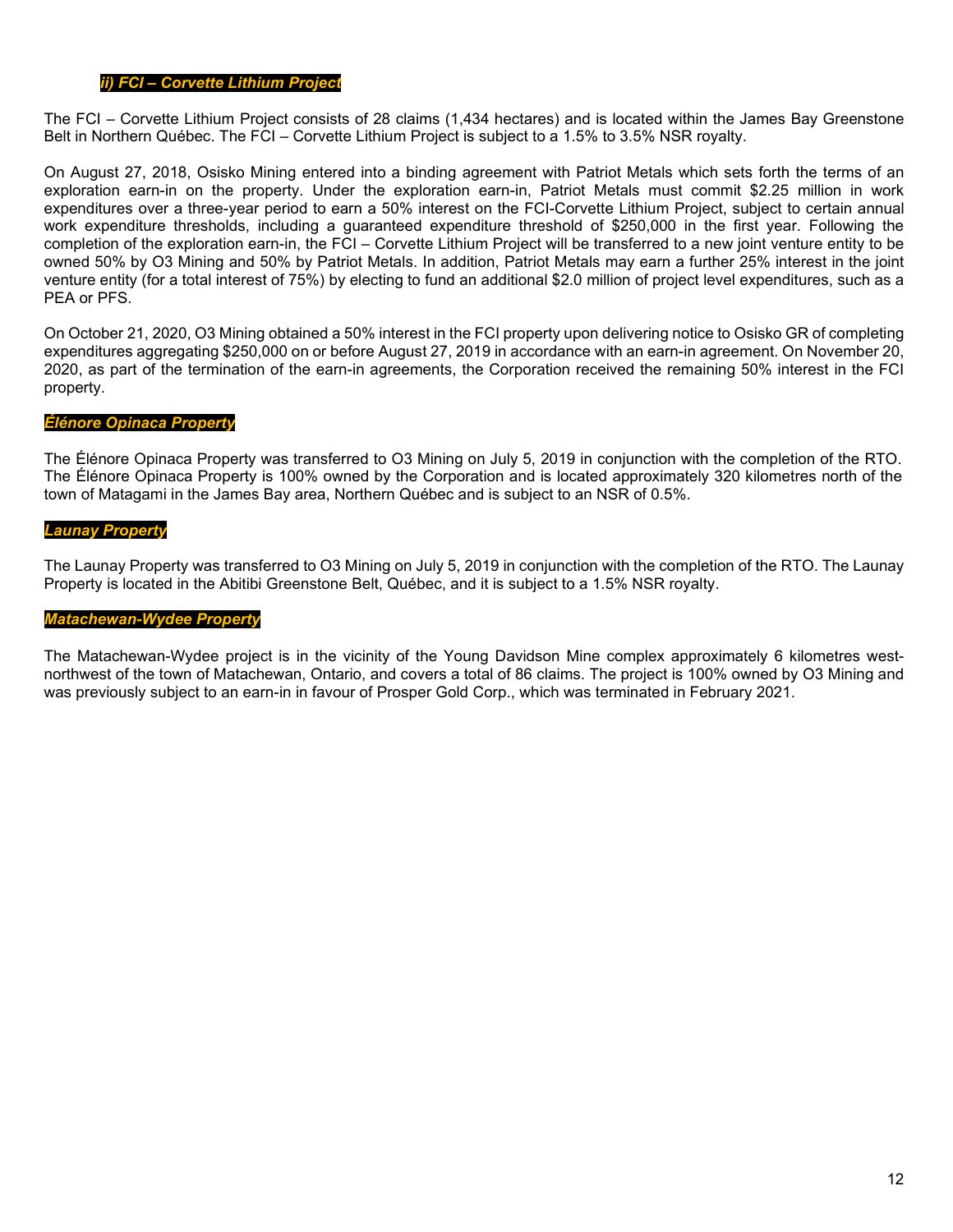# *EXPLORATION AND EVALUATION ASSETS EXPENDITURES*

The Corporation's expenditures on exploration and evaluation assets for the nine-month period ended September 30, 2021, were as follows (in thousands of Canadian dollars):

|                                         | December 31, |      | 2020 Acquisitions        |    | <b>Additions</b>         | <b>Disposals</b>         | September 30,<br>2021 |
|-----------------------------------------|--------------|------|--------------------------|----|--------------------------|--------------------------|-----------------------|
| Kan - James Bay                         | \$<br>236    | - \$ | ۰.                       | \$ | 12 <sup>2</sup>          | \$                       | \$<br>248             |
| FCI-Corvette Lithium                    | (62)         |      | $\overline{\phantom{0}}$ |    | 916                      | $\overline{\phantom{0}}$ | 854                   |
| Éléonore Opinaca                        | 1,013        |      | $\overline{\phantom{0}}$ |    |                          | $\overline{\phantom{a}}$ | 1,014                 |
| Launay                                  | 1,003        |      | $\overline{\phantom{0}}$ |    | 6                        | $\overline{\phantom{0}}$ | 1,009                 |
| Malartic                                | 65,207       |      | $\overline{\phantom{0}}$ |    | 15,876                   | (1)                      | 81,082                |
| Alpha                                   | 44.859       |      | $\overline{\phantom{0}}$ |    | 13,458                   | $\overline{\phantom{0}}$ | 58,317                |
| Harricana                               | 1,649        |      | $\overline{\phantom{0}}$ |    | $\overline{\phantom{0}}$ | -                        | 1.649                 |
| East Cadillac                           | 13,485       |      | 175                      |    | 784                      | (221)                    | 14,223                |
| Total exploration and evaluation assets | 127,390      |      | 175                      | S  | 31,053                   | (222)                    | 158,396               |

Significant additions during the nine-month period ended September 30, 2021 are described by category in the following table (in thousands of Canadian dollars):

|                                                       |                          | FCI-                     |                          |                          |                 |                          |                      |                 |
|-------------------------------------------------------|--------------------------|--------------------------|--------------------------|--------------------------|-----------------|--------------------------|----------------------|-----------------|
| For the period ended September 30, 2021               | Kan - James<br>Bay       | Corvette<br>Lithium      | Éléonore<br>Opinaca      | Launay                   | <b>Malartic</b> | Alpha                    | East<br>Cadillac     | Total           |
| Property costs                                        | $\mathfrak{s}$<br>11     | \$<br>$(54)$ \$          |                          | \$<br>4                  | 153<br>\$       | \$S<br>54                | 70<br>$\mathfrak{L}$ | 239<br><b>S</b> |
| Camp costs                                            | $\overline{\phantom{0}}$ | $\overline{\phantom{0}}$ |                          |                          | 87              | 263                      | 11                   | 361             |
| Office costs                                          |                          | $\overline{\phantom{0}}$ |                          | $\overline{\phantom{0}}$ | 3               | $\overline{4}$           | -                    | 7               |
| Project management                                    |                          | $\overline{\phantom{0}}$ |                          | $\overline{\phantom{0}}$ | 177             | 254                      | 11                   | 442             |
| Drilling                                              | $\overline{\phantom{0}}$ | 225                      | $\overline{\phantom{a}}$ | $\overline{2}$           | 13,119          | 12,276                   | 344                  | 25,966          |
| Geochemical survey                                    |                          | $\overline{\phantom{0}}$ |                          |                          | 3               | $\overline{\phantom{a}}$ |                      | 3               |
| Permitting                                            | $\mathbf 1$              | $\overline{\phantom{0}}$ |                          | $\overline{\phantom{0}}$ | 44              | 44                       | 8                    | 97              |
| Geophysical survey                                    | $\overline{\phantom{0}}$ | 745                      | -                        | $\overline{\phantom{0}}$ | 63              | 140                      | 28                   | 976             |
| Geology                                               |                          | $\overline{\phantom{0}}$ |                          | $\overline{\phantom{0}}$ | 193             | 192                      | 301                  | 686             |
| Feasibility study and preliminary economic assessment |                          | $\overline{\phantom{0}}$ |                          | $\overline{\phantom{0}}$ | 1,836           | 21                       |                      | 1,858           |
| Community relations                                   | $\overline{\phantom{0}}$ | $\overline{\phantom{0}}$ | $\overline{\phantom{a}}$ | $\overline{\phantom{0}}$ | 52              | 56                       | 2                    | 110             |
| Environmental                                         |                          |                          | $\overline{\phantom{0}}$ | $\overline{\phantom{0}}$ | 114             | 76                       |                      | 191             |
| Health and safety                                     |                          |                          |                          | $\overline{\phantom{0}}$ | 50              | 103                      | $\overline{7}$       | 160             |
| Québec exploration mining duties                      | $\overline{\phantom{a}}$ | $\overline{\phantom{a}}$ | $\overline{\phantom{a}}$ |                          | (18)            | (25)                     |                      | (43)            |
| <b>Total additions</b>                                | 12<br>s.                 | 916 \$<br>S.             |                          | \$<br>6                  | 15,876<br>- 5   | 13,458<br>Ŝ.             | 784<br>- \$          | 31,053<br>s     |

During the nine-month period ended September 30, 2021, the majority of spending was on the Alpha Property, East Cadillac Property, and Malartic Property. The Corporation completed 330 drill holes totaling 97,728 metres on the Alpha, East Cadillac and Malartic properties.

# *OUTLOOK*

The operational outlook below and described herein reflects the Corporation's current operations.

On March 23, 2020, the Government of Québec mandated all non-essential businesses to suspend operations until further notice, which included O3 Mining's operations at all sites in Québec. In accordance with the directive, workers were demobilized from all sites in Québec on March 24, 2020. At this time, any employees able to perform their duties through teleworking began to do so. On April 13, 2020, the Government of Québec added certain mining operations to the list of essential activities allowed to reopen effective April 15, 2020. However, O3 Mining's operations continued to be suspended as the order from the Government of Québec did not authorize exploration/development stage projects to reopen. On May 13, 2020, the Corporation resumed exploration activities on its properties near Val-d'Or following an announcement from the Government of Québec easing restrictions previously in place due to COVID-19. The Corporation's priority in this resumption is the health and safety of its employees and contractors, their families, and the communities in which the Corporation operates.

The Corporation continues to have a strong cash position of approximately \$40.9 million as at September 30, 2021. The Corporation is planning to spend approximately \$1.9 million per month on exploration activities on all its properties, and \$494,000 per month on general and administration expenses and salaries and benefits, excluding non-cash items, for the remainder of the 2021 year. The Corporation currently anticipates that it will have a year-end cash position of approximately \$27.9 million (excluding investments).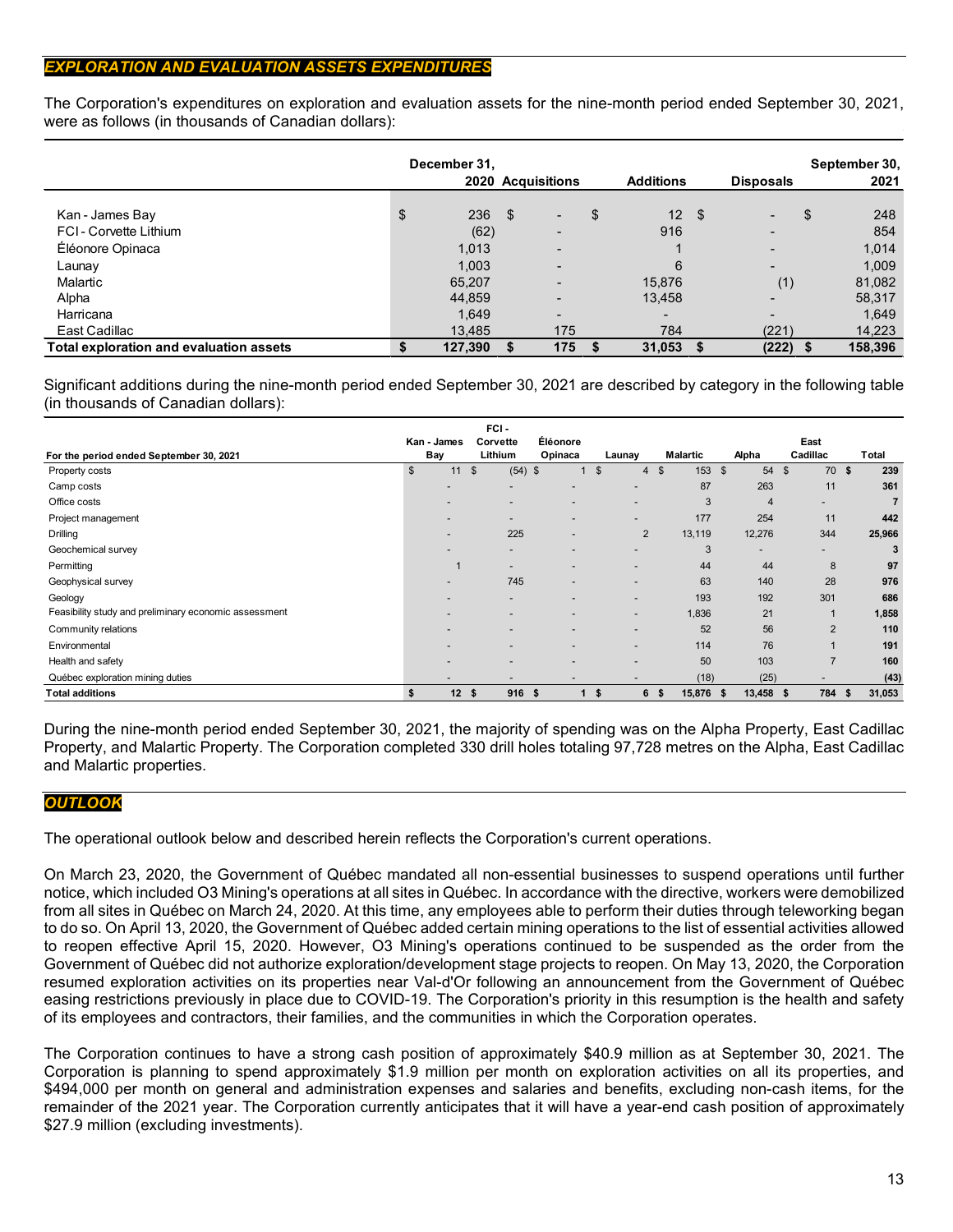O3 Mining continues an aggressive exploration program to convert, expand and discover new gold resources on the Alpha and Malartic properties, as well as testing a number of targets identified on these properties with a 250,000 metre drill program using six to eight drill rigs.

A total of 128,000 metres of drilling has been allocated to Malartic to convert inferred mineral resources to the measured and indicated categories, expand current resources and discover new deposits on the property as it moves towards completing a PFS, planned for 2022 (see press release on March 2, 2021). Marban has a PEA, which outlined open-pit production of 115,000 ounces a year for 15 years (see press release on September 8, 2020). The Corporation has initiated environmental baseline studies for the PFS.

O3 Mining will continue with step-out drilling and testing new areas within 5 kilometres of the proposed plant site at Malartic with the aim of identifying new mineral resources that can be brought within the mine plan, a strategy the Corporation successfully executed in 2020 (see press releases on [November 24, 2020](https://o3mining.com/news/o3-mining-intersects-383-4-g-t-au-over-2-0-metres-including-1510-g-t-au-over-0-5-metres-at-marban-project/) and [November 3, 2020\)](https://o3mining.com/news/o3-mining-intersects-2-9-g-t-au-over-14-2-metres-near-surface-and-145-metres-outside-of-pit-shell-at-marban-project/). The Marban PEA was based on a measured and indicated resource of 1.9 million ounces gold contained within 54.2 Mt @ 1.10 g/t Au and a total of 0.6 million ounces gold contained within 13.2 Mt @ 1.44 g/t Au in the Inferred category.

A total of 126,000 meters of drilling has been allocated to Alpha to expand the mineral resource footprint in the Orenada-Bulldog and Akasaba sectors at Alpha where it has an option on the nearby Aurbel mill. Alpha hosts 1.2 million ounces of gold (total Measured and Indicated resource of 500,000 ounces gold contained within 7.7 Mt @ 2.00 g/t Au and 700,000 ounces gold contained within 5.9 Mt @ 3.80 g/t Au in the Inferred category).

O3 Mining aims to continue to discover new mineralized zones at the Simkar and Omega sectors at Alpha and to test targets generated by its exploration team and verified using artificial intelligence by Mira Geoscience Ltd. and incorporating drilling and mapping databases, geochemical samples, Induced Polarization (IP), Electromagnetic (EM), magnetic and gravity datasets [\(see the press release on August 6, 2020\)](https://o3mining.com/news/o3-mining-identifies-over-25-targets-using-artificial-intelligence-on-alpha-property/). The 2021 program also considers follow-up on significant drill intercepts to prove the continuity of grades and widths with the aim of turning into new deposits at Epsilon, Pontiac East, Omega, Valdora, and El Sol. Finally, the program will test targets across the property to make new discoveries on the four mineralization types: Cadillac Fault, Skarn/porphyry, Anamaque Sill, and Sigma–Lamaque corridor.

Divestment is part of the Corporation's go-forward strategy of monetizing value from its non-core projects, either through sale or partnerships with strategic buyers, who have strong management teams and are well-capitalized, as well as technically and operationally strong. This strategy will allow O3 Mining to focus on its core projects in Val-d'Or, Québec. While the current market capitalization is less than the book value of the Corporation's assets, there are no indicators of impairment on any of our properties which we continue to actively explore and evaluate.

# *INVESTMENTS*

The Corporation's assets included a portfolio of investments in public and private companies as at September 30, 2021. Much of this portfolio of investments was transferred from Osisko Mining to O3 Mining on July 5, 2019 in conjunction with the RTO. The Corporation holds investments in various companies within the mining industry for investment and strategic purposes. In some cases, the Corporation may decide to take a more active role in the investee, including providing management personnel, and technical and administrative support, as well as nominating individuals to the investee's board of directors.

### *Marketable Securities*

The following table summarizes information regarding the Corporation's marketable securities as at September 30, 2021 and December 31, 2020 (in thousands of Canadian dollars):

|                                                                           | September 30, |     | December 31, |
|---------------------------------------------------------------------------|---------------|-----|--------------|
| As at                                                                     | 2021          |     | 2020         |
|                                                                           |               |     |              |
| Balance, beginning of period                                              | \$<br>19,036  | - 5 | 10,172       |
| Additions                                                                 | 2,815         |     | 5,276        |
| <b>Disposals</b>                                                          | (6,995)       |     | (6,092)      |
| Share consideration from disposition of exploration and evaluation assets | 446           |     | 2,146        |
| Realized gain                                                             | 3,622         |     | 3,002        |
| Unrealized (loss)/gain                                                    | (6,956)       |     | 4,532        |
| Balance, end of period                                                    | 11,968        |     | 19,036       |

During the nine-month period ended September 30, 2021, the marketable securities were fair valued, and this resulted in an unrealized loss of \$7.0 million (2020 – gain of \$4.4 million). The Corporation sold investments during the nine-month period ended September 30, 2021, which resulted in a realized gain of \$3.6 million (2020 – gain of \$3.0 million).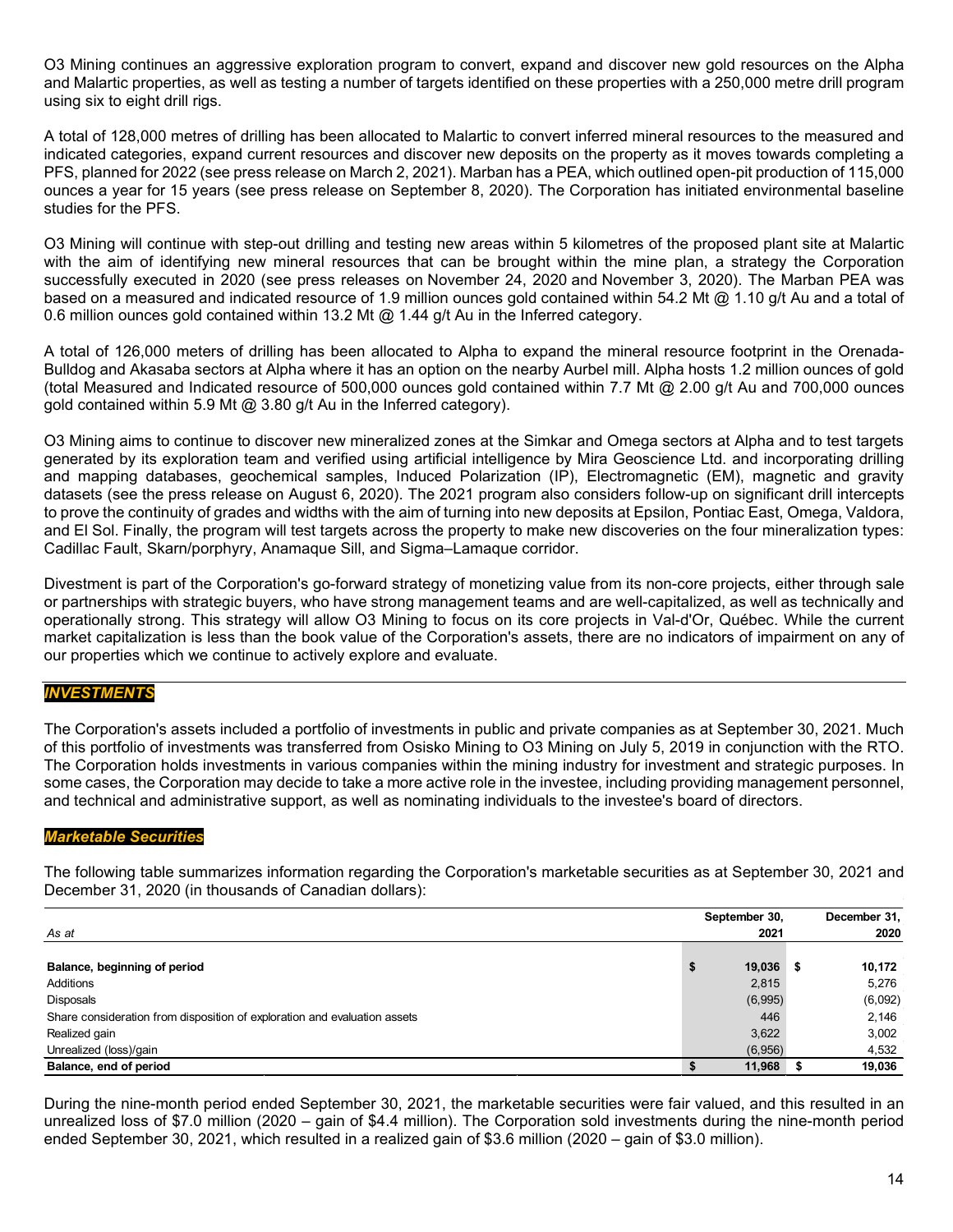## *RESULTS OF OPERATIONS*

The following table summarizes the Corporation's Statements of Loss/(Income) and Comprehensive Loss/(Income) for the three and nine-month periods ended September 30, 2021 and 2020 (in thousands of Canadian dollars):

|                                                          | Three months ended |                             | Nine months ended       |                             |  |  |  |
|----------------------------------------------------------|--------------------|-----------------------------|-------------------------|-----------------------------|--|--|--|
|                                                          |                    | September 30, September 30, |                         | September 30, September 30, |  |  |  |
| For the period ended                                     | 2021               | 2020                        | 2021                    | 2020                        |  |  |  |
|                                                          |                    |                             |                         |                             |  |  |  |
| Expenses/(income)                                        |                    |                             |                         |                             |  |  |  |
| Compensation expenses                                    | \$<br>859          | 1.296<br>\$                 | $\mathfrak{S}$<br>3.113 | - \$<br>3,865               |  |  |  |
| General and administration expenses                      | 668                | 416                         | 1,759                   | 1.746                       |  |  |  |
| General exploration expenses                             |                    |                             | 24                      | 24                          |  |  |  |
| Loss on impairment of exploration and evaluation assets  |                    | 831                         |                         | 831                         |  |  |  |
| Flow-through premium income                              | (3,821)            | (1, 459)                    | (11, 358)               | (3, 145)                    |  |  |  |
| Gain on disposition of Northern Gold                     |                    |                             | (25, 936)               |                             |  |  |  |
| Loss/(gain) from marketable securities                   | 2,664              | (4,263)                     | 3,334                   | (7, 415)                    |  |  |  |
| Loss on disposal of property, plant and equipment        |                    | 2                           |                         |                             |  |  |  |
| Gain on disposition of exploration and evaluation assets |                    | (53)                        | (272)                   | (1,733)                     |  |  |  |
| Other income                                             |                    | (2)                         |                         | (5)                         |  |  |  |
| Operating loss/(income)                                  | 370                | (3, 232)                    | (29, 336)               | (5, 832)                    |  |  |  |
|                                                          |                    |                             |                         |                             |  |  |  |
| Finance income                                           | (67)               | (92)                        | (261)                   | (199)                       |  |  |  |
| Finance costs                                            | 25                 | 28                          | 78                      | 44                          |  |  |  |
| Net finance income                                       | (42)               | (64)                        | (183)                   | (155)                       |  |  |  |
| Share of loss of associate                               | 144                |                             | 189                     |                             |  |  |  |
| Loss/(income) before tax                                 | 472                | (3, 296)                    | (29, 330)               | (5,987)                     |  |  |  |
| Deferred income tax expense                              | 1,119              | 153                         | 3,193                   | 1.502                       |  |  |  |
|                                                          |                    |                             |                         |                             |  |  |  |
| Current income tax recovery                              |                    | 564                         |                         | 564                         |  |  |  |
| Loss/(income) and comprehensive loss/(income)            | 1.591              | (2, 579)                    | $(26, 137)$ \$<br>-96   | (3,921)                     |  |  |  |

### *Three-Month Period Ended 30, September 2021 as Compared to Three-Month Period Ended September 30, 2020*

Income and comprehensive income decreased by \$4.2 million from an income of \$2.6 million for the three-month period ended September 30, 2020 to a loss of \$1.6 million for the three-month period ended September 30, 2021. The majority of the loss in the period relates to a loss from marketable securities of \$2.7 million, compensation expenses of \$859,000 and a deferred income tax expense of \$1.1 million (non-cash expense). This was offset by flow-through premium income of \$3.8 million (noncash income).

Compensation expenses decreased by \$437,000 to \$859,000 for the three-month period ended September 30, 2021, compared with \$1.3 million for the same period in 2020. The decrease was mostly due to lower stock-based compensation in the third quarter of 2021 due to the decrease in stock price during the period.

General and administrative expenses increased by \$252,000 to \$668,000 for the three-month period ended September 30, 2021. The increase is mainly due to an increase in shareholder and regulatory expense of \$198,000 and an increase in professional fees of \$35,000.

Flow-through premium income was \$3.8 million for the three-month period ended September 30, 2021, compared to \$1.5 million for the same period in 2020. This income was derived from the flow-through offerings, combined with the amount of "Canadian exploration expenditures" that were spent during the period. On the issuance of flow-through shares, a flow-through share premium liability is recognized. Upon the Corporation incurring flow-through eligible expenditures, the Corporation recognizes flow-through premium income and decreases the flow-through premium liability.

During the three-month period ended September 30, 2021, the Corporation maintained a portfolio of securities that were strategically invested in the marketable securities of exploration and development companies. As a result, the Corporation recognized an unrealized loss of \$2.5 million in the period. The unrealized loss was a result of the Corporation marking to market its investments at period end. The Corporation also recognized a realized loss of \$124,000 in the period on the disposition of their marketable securities. The Corporation had a fair market value of \$12.0 million in marketable securities as at September 30, 2021, compared to \$19.0 million as at December 31, 2020.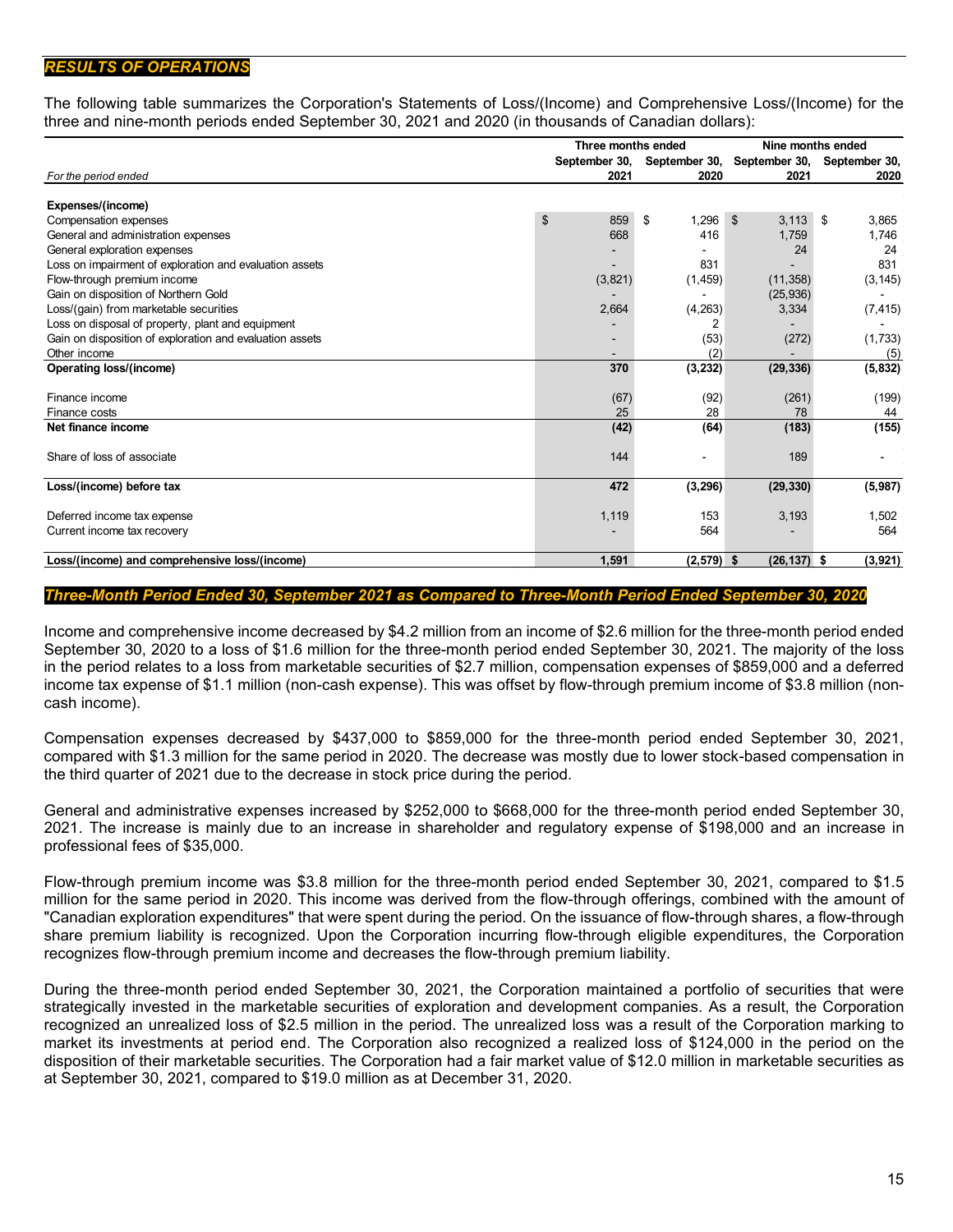#### *Nine-Month Period Ended September 30, 2021 as Compared to Nine-Month Period Ended September 30, 2020*

Income and comprehensive income increased by \$23.3 million from an income of \$3.9 million for the nine-month period ended 30 September, 2020 to an income of \$27.3 million for the nine-month period ended September 30, 2021. The majority of the income in the period relates to the significant gain of \$25.9 million (non-cash income) on the sale of Northern Gold Mining (which holds the Garrison properties) to Moneta. The income further relates to an increase in flow-through premium income of \$8.2 million (non-cash income). Income was offset by a deferred tax expense of \$3.2 million (non-cash expense), compensation expenses of \$3.1 million and general and administrative expenses of \$1.8 million.

Compensation expenses decreased by \$752,000 to \$3.1 million for the nine-month period ended September 30, 2021, compared with \$3.9 million for the same period in 2020. The decrease was mostly due to lower stock-based compensation in 2021 due to the decrease in stock price during the period. This is offset by an increase in salaries of \$138,000 as a result of salaries and benefits of employees hired during the period.

General and administrative expenses increased by \$13,000 to \$1.8 million for the nine-month period ended September 30, 2021. The increase is due to an increase in shareholder and regulatory expense of \$259,000 and office expense of \$35,000. This is offset by a decrease in professional fees of \$242,000 and travel expense of \$39,000.

Flow-through premium income was \$11.4 million for the nine-month period ended September 30, 2021, compared to \$3.1 million for the same period in 2020. This income was derived from the flow-through offerings, combined with the amount of "Canadian exploration expenditures" that were spent during the period. On the issuance of flow-through shares, a flow-through share premium liability is recognized. Upon the Corporation incurring flow-through eligible expenditures, the Corporation recognizes flow-through premium income and decreases the flow-through premium liability.

During the nine-month period ended September 30, 2021, the Corporation maintained a portfolio of securities that were strategically invested in the marketable securities of exploration and development companies. As a result, the Corporation recognized an unrealized loss of \$7.0 million in the period. The unrealized loss was a result of the Corporation marking to market its investments at period end. The Corporation also recognized a realized gain of \$3.6 million in the period on the disposition of their marketable securities. The Corporation had a fair market value of \$12.0 million in marketable securities as at September 30, 2021, compared to \$19.0 million as at December 31, 2020.

#### *Cash Flow*

The Corporation is dependent upon raising funds in order to fund future exploration programs. See *"Liquidity and Capital Resources"* and *"Risks and Uncertainties"*.

#### *Operating Activities*

Cash used in operating activities for the nine-month period ended September 30, 2021 totaled \$3.3 million, compared to \$3.0 million for the same period in 2020. The increased outflows were primarily attributable to the cash increase in items of working capital of \$99,000 for the nine-month period ended September 30, 2021, compared to an increase of \$826,000 for the same period in 2020 and income of \$26.1 million for the nine-month period ended September 30, 2021, compared to income of \$3.9 million for the same period in 2020, offset by various non-cash items.

#### *Financing Activities*

Cash provided by financing activities was \$32.7 million for the nine-month period ended September 30, 2021, compared with \$37.7 million for the same period in 2020. This inflow of cash is attributable to \$32.9 million raised from a private placement, less repayment of lease liabilities of \$240,000.

#### *Investing Activities*

Cash used in investing activities for the nine-month period ended September 30, 2021 totaled \$22.7 million, compared with \$6.3 million for the same period in 2020. This outflow is primarily attributable to exploration and evaluation expenditures of \$26.8 million, and acquisition of marketable securities of \$2.8 million in the nine-month period ended September 30, 2021. This was partially offset by proceeds of \$7.0 million from disposition of marketable securities.

In management's view, the Corporation has sufficient financial resources to fund current planned exploration programs and ongoing operating expenses. As at September 30, 2021, the Corporation had a cash balance of \$41.0 million, compared to \$34.3 million as at December 31, 2020. The Corporation will continue to be dependent on raising equity or other capital as required unless and until it reaches the production stage and generates cash flow from operations. See *"Risks and Uncertainties" and "Cautionary Note Regarding Forward-Looking Information"*.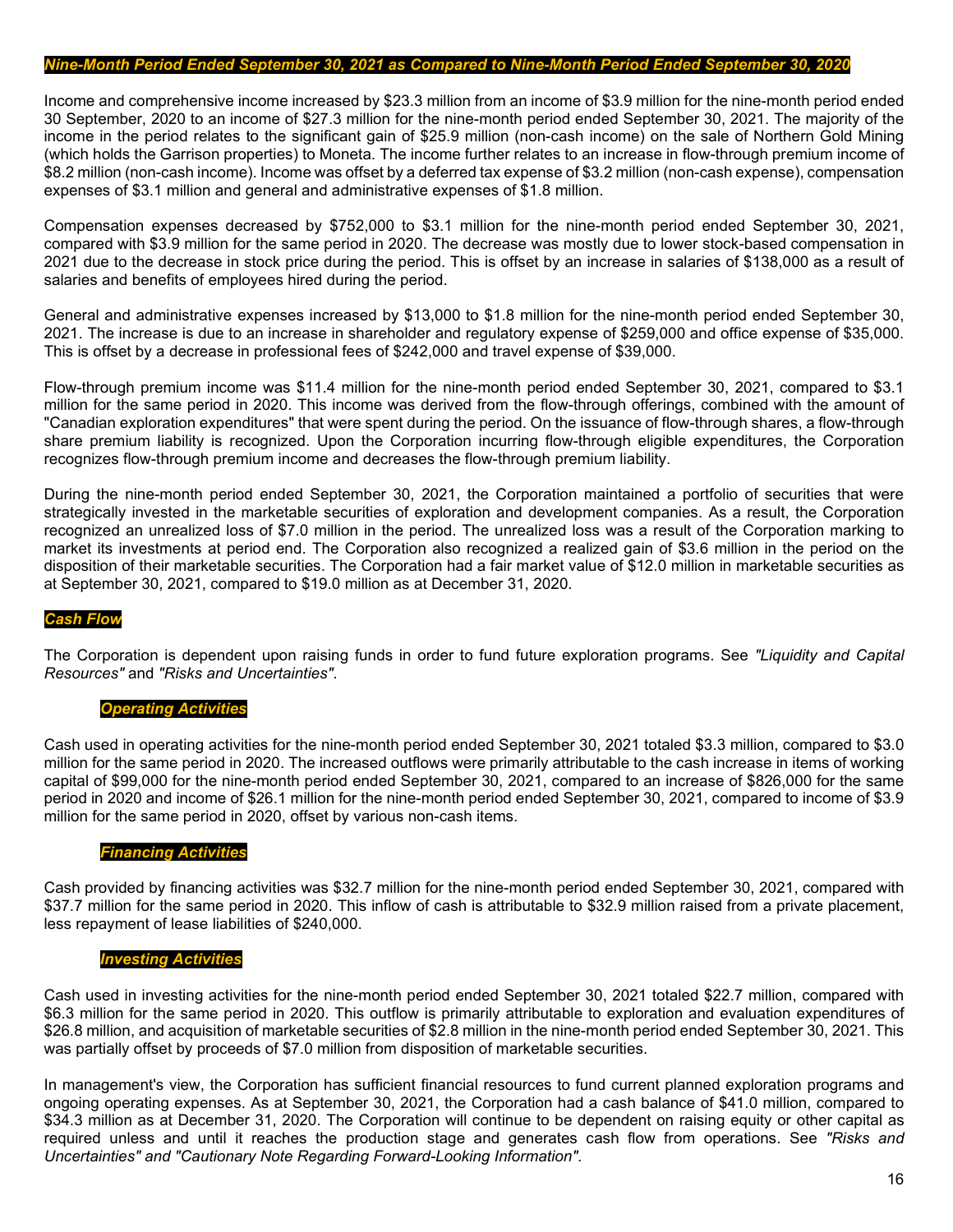# *SUMMARY OF QUARTERLY RESULTS*

## (in thousands of Canadian dollars)

| For the period ended                     |    | September 30,<br>2021 | 2021 | <b>June 30,</b> |      | December 31,<br>March 31,<br>2021 |      |            |
|------------------------------------------|----|-----------------------|------|-----------------|------|-----------------------------------|------|------------|
|                                          |    |                       |      |                 |      |                                   |      |            |
| <b>Financial results:</b>                |    |                       |      |                 |      |                                   |      |            |
| Interest income                          | \$ | 67                    | \$   | 107S            |      | 87 \$                             |      | 84         |
| Loss/(income)                            | \$ | 1,591                 | \$   | 163             | - \$ | $(27,890)$ \$                     |      | 705        |
| Loss/(earnings) per share*:              |    |                       |      |                 |      |                                   |      |            |
| Basic                                    | \$ | $0.02 \quad$ \$       |      |                 | \$   | $(0.44)$ \$                       |      | 0.01       |
| <b>Diluted</b>                           | \$ | $0.02 \quad $$        |      |                 | \$   | $(0.44)$ \$                       |      | 0.01       |
| <b>Financial position:</b>               |    |                       |      |                 |      |                                   |      |            |
| Working capital (non-IFRS measurement)** | \$ | 46,928 \$             |      | 62,615 \$       |      | 74,303 \$                         |      | 75,916     |
| Exploration and evaluation assets        | \$ | 158,396               | -\$  | 146,380 \$      |      | 136,941 \$                        |      | 127,390    |
| Total assets                             | \$ | 267,764               | \$.  | 267,923 \$      |      | 270,275 \$                        |      | 211,053    |
| Share capital                            | \$ | 202,256               | \$.  | 202,206 \$      |      | 202,221                           | - \$ | 184,150    |
| Retained earnings/(Deficit)              | \$ | 20,278                | -\$  | 21,869 \$       |      | $22,031$ \$                       |      | (5,859)    |
| Number of shares issued and outstanding  |    | 68,061,869            |      | 68,040,266      |      | 68,040,266                        |      | 60,330,966 |

*\* Basic and diluted (earnings)/loss per share is calculated based on the weighted-average number of Common Shares outstanding. \*\* Working capital is a non-IFRS measurement with no standardized meaning under IFRS. For further information and a detailed reconciliation, please see section "Non-IFRS Measure".*

### (in thousands of Canadian dollars)

|                                          | September 30, |               |      | <b>June 30,</b> |      | March 31,     |      | December 31, |  |
|------------------------------------------|---------------|---------------|------|-----------------|------|---------------|------|--------------|--|
| For the period ended                     |               | 2020          |      | 2020            |      | 2020          |      | 2019         |  |
| <b>Financial results:</b>                |               |               |      |                 |      |               |      |              |  |
| Interest income                          | \$            | 92            | - \$ | 29              | - \$ | 78            | -\$  | 124          |  |
| (Income)/loss                            | \$            | $(2,579)$ \$  |      | $(4, 140)$ \$   |      | $2,796$ \$    |      | 1,429        |  |
| (Earnings)/loss per share*:              |               |               |      |                 |      |               |      |              |  |
| Basic                                    | \$            | $(0.04)$ \$   |      | $(0.09)$ \$     |      | $0.06$ \$     |      | 0.03         |  |
| <b>Diluted</b>                           | \$            | $(0.04)$ \$   |      | $(0.08)$ \$     |      | $0.06$ \$     |      | 0.03         |  |
| <b>Financial position:</b>               |               |               |      |                 |      |               |      |              |  |
| Working capital (non-IFRS measurement)** | \$            | 60,179        | - \$ | 62,539 \$       |      | 19,987 \$     |      | 27,377       |  |
| Exploration and evaluation assets        | \$            | 145,923       | -S   | 141,865 \$      |      | 141,008       | -\$  | 136,690      |  |
| <b>Total assets</b>                      | \$            | 212,097       | S    | 207,374         | -\$  | 165,713       | - \$ | 168,044      |  |
| Share capital                            | \$            | 184,309       | -S   | 184,407         | \$   | 158,448       | - \$ | 158,325      |  |
| Deficit                                  | \$            | $(5, 151)$ \$ |      | $(7,730)$ \$    |      | $(11,868)$ \$ |      | (9,072)      |  |
| Number of shares issued and outstanding  |               | 60,296,508    |      | 60,296,508      |      | 47,045,498    |      | 46,927,215   |  |

*\* Basic and diluted (earnings)/loss per share is calculated based on the weighted-average number of Common Shares outstanding. \*\* Working capital is a non-IFRS measurement with no standardized meaning under IFRS. For further information and a detailed reconciliation, please see section "Non-IFRS Measure".*

## *LIQUIDITY AND CAPITAL RESOURCES*

The outbreak of COVID-19 has resulted in governments worldwide enacting emergency measures to combat the spread of the virus. Measures taken to contain the spread of the virus, including travel bans, quarantines, social distancing, and closures of non-essential services have triggered significant disruptions to businesses worldwide, resulting in an economic slowdown. The duration and impact of the COVID-19 pandemic is unclear at this time and as a result it is not possible for management to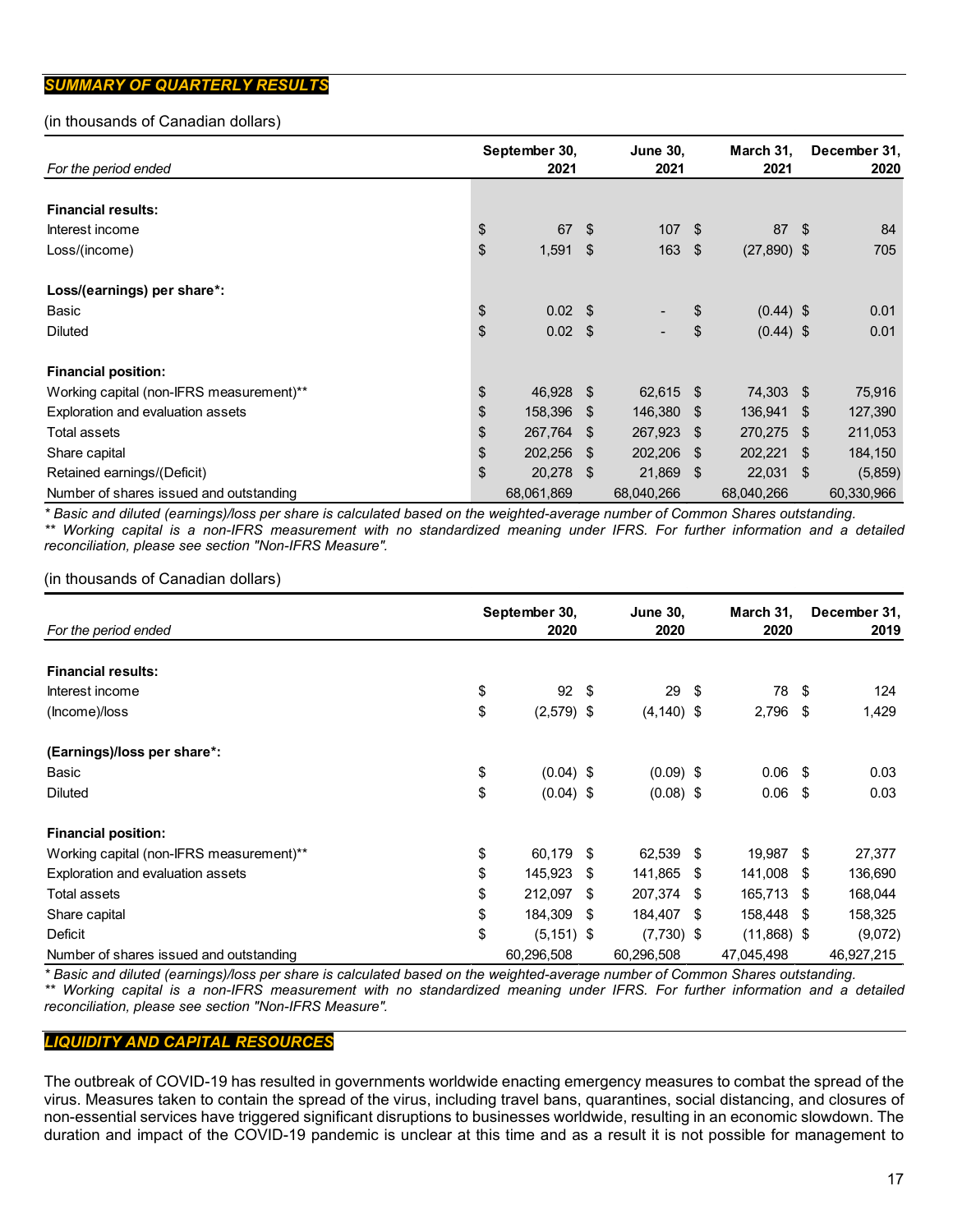estimate the severity of the impact it may have on the financial results and operations of the Corporation in future periods. It is management's assumption that the Corporation will continue to operate as a going concern.

As at September 30, 2021, the Corporation had a cash balance of \$41.0 million (December 31, 2020 - \$34.3 million) and working capital of \$46.9 million (December 31, 2020 - \$75.9 million). Cash increased from December 31, 2020, due to the completion of a private placement financing and the sale of marketable securities in the nine-month period ended September 30, 2021. The majority of the Corporation's financial liabilities have contractual maturities of less than 30 days and are subject to normal trade terms. The Department of Finance passed legislation, applicable to the June 19, 2020 private placement, which extends the flow-through funds spend period and the look-back rule by one year, including suspending the Part XII.6 tax for the same period.

The Corporation has no history of revenues from its operating activities. The Corporation is not in commercial production on any of its mineral properties and accordingly does not generate cash from operations. During the nine-month period ended September 30, 2021, the Corporation had negative cash flow from operating activities, and the Corporation anticipates it will have negative cash flow from operating activities in future periods.

The Corporation has, in the past, financed its activities by raising capital through equity issuances. Until O3 Mining can generate a positive cash flow, in order to finance its exploration programs, the Corporation will remain reliant on the equity markets for raising capital, in addition to adjusting spending, disposing of assets, and obtaining other non-equity sources of financing.

The Corporation believes it has sufficient cash resources and the ability to raise funds to meet its exploration and administrative overhead expenses and maintain its planned exploration activities for the next 12 months. However, there is no guarantee that the Corporation will be able to maintain sufficient working capital in the future due to market, economic and commodity price fluctuations. See *"Risks and Uncertainties"*.

## *CONTRACTUAL OBLIGATIONS AND COMMITMENTS*

The Corporation has the following commitments as at September 30, 2021 (in thousands of Canadian dollars):

|                                              | Total | 2021 | 2022 | 2023      | 2024                  | 2025 | 2026                     |
|----------------------------------------------|-------|------|------|-----------|-----------------------|------|--------------------------|
| $\overline{\phantom{0}}$<br>Equipment leases | 210   | 24   | 95   | 70<br>1 O | $\overline{a}$<br>ں ا |      | -                        |
| Total                                        | າ40   | 24   | 95   | 70        | $\overline{10}$<br>19 |      | $\overline{\phantom{0}}$ |

The Department of Finance passed legislation, applicable to the June 19, 2020 private placement, which extends the flowthrough funds spend period and the look-back rule by one year, including suspending the Part XII.6 tax for the same period. Based on the new legislation, as of September 30, 2021, the Corporation would be required to spend the following flow-through funds by December 31, 2022:

| <b>Closing Date of Financing</b> | <b>Province</b> | <b>Remaining Flow-through Funds</b> |
|----------------------------------|-----------------|-------------------------------------|
| June 19, 2020                    | Québec          | 640                                 |
| February 25, 2021                | Québec          | 22,054                              |
| <b>Total</b>                     |                 | 22,694                              |

### *OFF-BALANCE SHEET ARRANGEMENTS*

The Corporation does not have any off-balance sheet arrangements.

### *TRANSACTIONS WITH RELATED PARTIES*

Balances and transactions between the Corporation and its subsidiaries have been eliminated on consolidation and are not disclosed in this note. Details of the transactions between the Corporation and other related parties are disclosed below.

During the three and nine-month periods ended September 30, 2021, management fees, geological services, rent and administration fees of \$161,000 and \$504,000 (2020 - \$162,000 and \$874,000) were incurred with Osisko Mining, a related company of the Corporation by virtue of Osisko Mining having significant influence over the Corporation. Also, Mr. John Burzynski, Chairman of the Board of Directors of the Corporation, serves as Executive Chairman, CEO, and Director of Osisko Mining and Mr. José Vizquerra, President and CEO of O3 Mining, serves as a Director of Osisko Mining. Accounts payable and accrued liabilities to Osisko Mining as at September 30, 2021 were \$57,000 (2020 - \$51,000).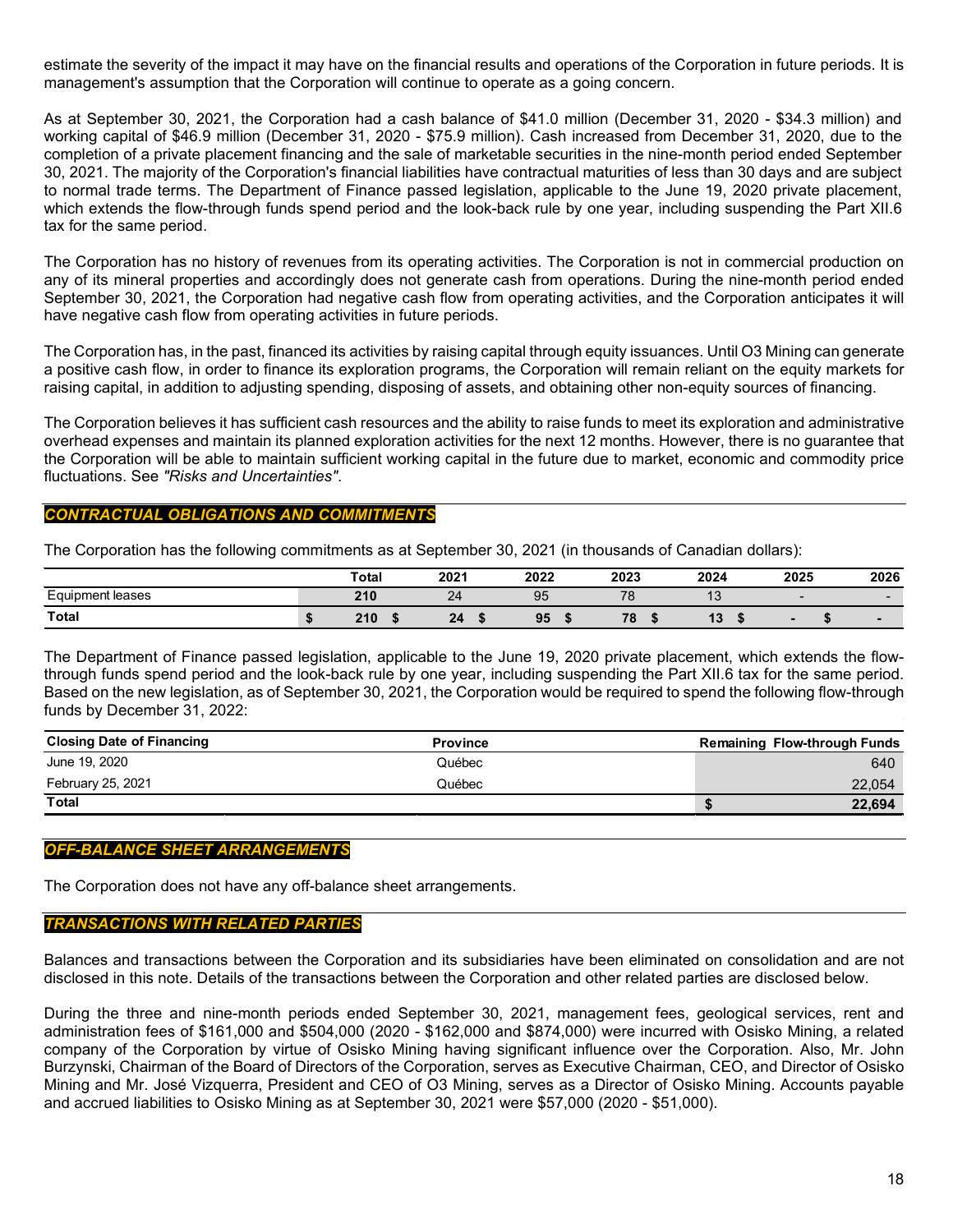On January 28, 2021, the Corporation completed a transaction with Osisko Mining, under which the Corporation disposed of the Blondeau Guillet Property in exchange for \$100,000 in cash.

The following table summarizes remuneration attributable to key management personnel for the three and nine-month periods ended September 30, 2021 and 2020:

|                                    | Three months ended |               |               |      | Nine months ended |               |  |  |
|------------------------------------|--------------------|---------------|---------------|------|-------------------|---------------|--|--|
|                                    |                    | September 30, | September 30, |      | September 30,     | September 30, |  |  |
| For the period ended               |                    | 2021          | 2020          |      | 2021              | 2020          |  |  |
|                                    |                    |               |               |      |                   |               |  |  |
| Salaries expense of key management | \$                 | 156           | 145<br>- \$   | - \$ | 469               | 435<br>- \$   |  |  |
| Directors' fees                    |                    | 134           | 120           |      | 386               | 360           |  |  |
| Stock-based compensation           |                    | 224           | 443           |      | 808               | 1,278         |  |  |
| Total                              |                    | 514           | 708           |      | 1,663             | 2,073         |  |  |

## *OUTSTANDING SHARE DATA*

As at November 9, 2021, the Corporation had the following securities outstanding: (i) 68,160,439, Common Shares; (ii) 4,680,876 options to purchase Common Shares at a weighted average exercise price of \$2.91 per option; (iii) 11,832,447 warrants to purchase Common Shares outstanding at a weighted average exercise price of \$3.77 per warrant; (iv) 580,000 restricted share units ("RSU"); and (v) 149,812 deferred share units ("DSU"). On a fully diluted basis, the Corporation would have 85,403,574 Common Shares issued and outstanding, after giving effect to the exercise of the options, warrants, RSUs, and DSUs of the Corporation that are outstanding.

The following table summarizes the options outstanding and exercisable as at September 30, 2021:

| <b>Options outstanding</b>                 |                                                            |                                               |                                                | <b>Options exercisable</b>                                 |                                        |                                                |  |  |  |
|--------------------------------------------|------------------------------------------------------------|-----------------------------------------------|------------------------------------------------|------------------------------------------------------------|----------------------------------------|------------------------------------------------|--|--|--|
| Range of exercise<br>prices per share (\$) | Weighted-average<br>remaining years of<br>contractual Life | <b>Number of stock</b><br>options outstanding | <b>Weighted average</b><br>exercise price (\$) | Weighted-average<br>remaining years of<br>contractual life | Number of stock<br>options exercisable | <b>Weighted average</b><br>exercise price (\$) |  |  |  |
| 2.44 to 2.92                               | 3.2                                                        | 1.693.686                                     | \$2.52                                         | 3.0                                                        | 677.005                                | \$2.56                                         |  |  |  |
| 2.93 to 3.20                               | 2.9                                                        | 2,005,000                                     | \$3.07                                         | 2.9                                                        | 2,005,000                              | \$3.07                                         |  |  |  |
| 3.21 to 3.47                               | 3.8                                                        | 964.149                                       | \$3.27                                         | 0.3                                                        | 109.149                                | \$3.33                                         |  |  |  |
| 3.48 to 3.60                               | 0.5                                                        | 18.041                                        | \$3.60                                         | 0.5                                                        | 18.041                                 | \$3.60                                         |  |  |  |
| 2.44 to 3.60                               | 3.2                                                        | 4,680,876                                     | \$2.91                                         | 2.8                                                        | 2,809,195                              | \$2.96                                         |  |  |  |

The following table summarizes the DSUs and RSUs outstanding as at September 30, 2021:

|                                  | <b>Number of DSUs</b> | <b>Number of RSUs</b> |
|----------------------------------|-----------------------|-----------------------|
| Outstanding at January 1, 2020   |                       | 390,000.00            |
| Granted                          | 51.440                | 150,000               |
| Forfeited                        |                       | (50,000)              |
| Oustanding at December 31, 2020  | 51,440                | 490,000               |
| Granted                          | 98.372                | 90,000                |
| Oustanding at September 30, 2021 | 149.812               | 580,000               |

In August 2019, O3 Mining established an RSU plan and a DSU plan. Under these plans, RSUs can be granted to executive officers and key employees and DSUs can be granted to non-executive directors, as part of their long-term compensation package, entitling them to receive payout in cash or Common Shares, or a combination of both. Should the payout be in cash, the cash value of the payout would be determined by multiplying the number of RSUs and DSUs vested at the payout date by the five-day volume weighted average price from the closing price of the Common Shares on the day prior to the payout date. Should the payout be in Common Shares, each RSU and DSU represents an entitlement to one Common Share.

The following tables summarize the warrants issued and outstanding as at September 30, 2021:

|                                           |                           | Weighted-average |
|-------------------------------------------|---------------------------|------------------|
|                                           | <b>Number of warrants</b> | exercise price   |
| Outstanding at January 1, 2020            | 5,445,644                 | 4.41             |
| Issuance of warrants on private placement | 6,625,505                 | 3.25             |
| Expired                                   | (100)                     | 4.46             |
| Outstanding at December 31, 2020          | 12,071,049                | 3.78             |
| Expired                                   | (238, 602)                | 3.88             |
| Outstanding at September 30, 2021         | 11,832,447                | 3.77             |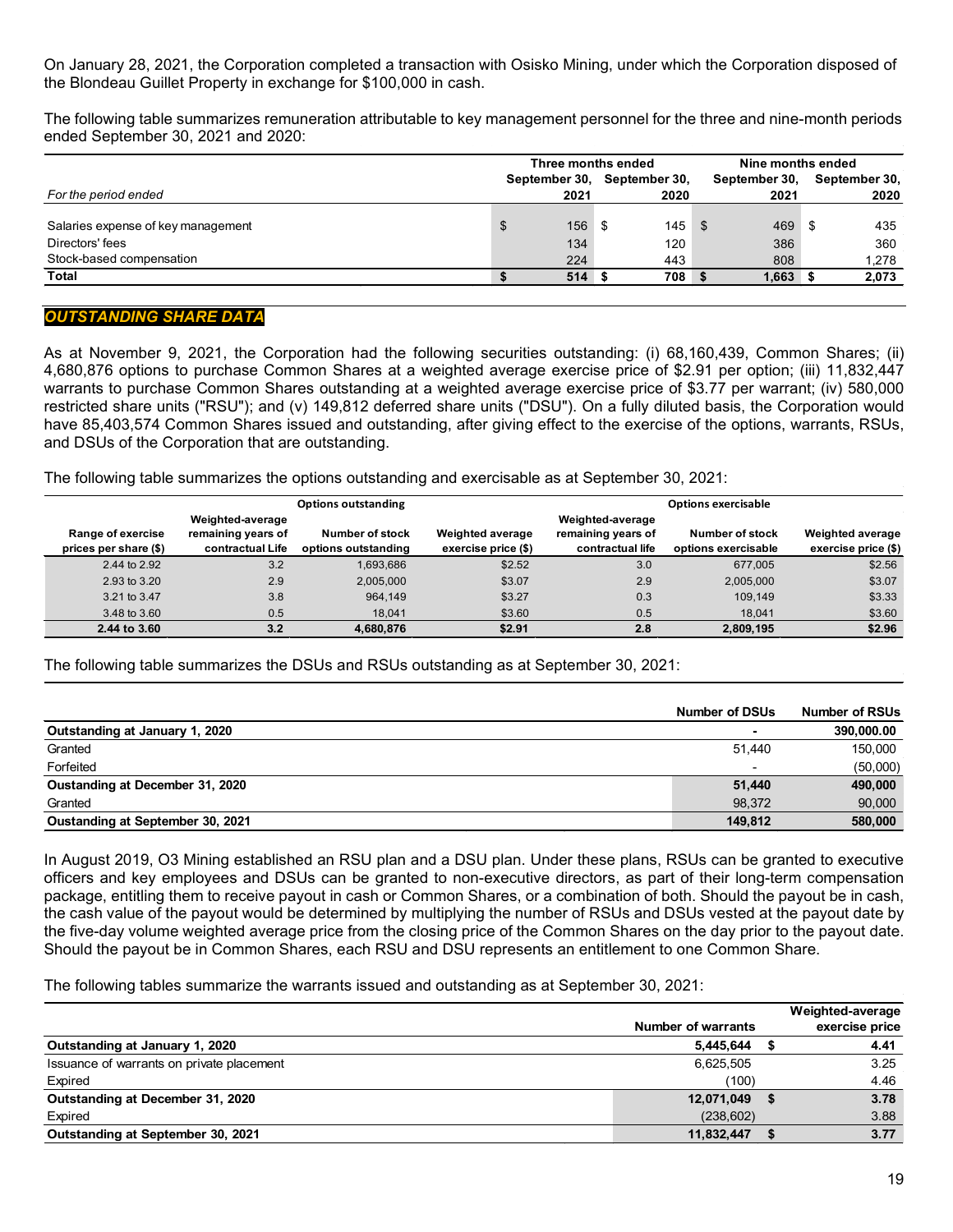### *CRITICAL ACCOUNTING ESTIMATES*

The preparation of the interim financial statements in conformity with IFRS requires management to make judgments, estimates and assumptions that affect the application of accounting policies and the reported amounts of assets and liabilities, and disclosure of contingent assets and liabilities at the date of the consolidated financial statements and the reported amounts of income and expenses for the reporting period. The Corporation also makes estimates and assumptions concerning the future. The determination of estimates and associated assumptions are based on various assumptions including historical experience and other factors that are believed to be reasonable under the circumstances, the results of which form the basis of making judgments about carrying values of assets and liabilities that are not readily apparent from other sources. Actual results may differ from these estimates. Please refer to the Financial Statements for information on the Corporation's significant judgements in applying accounting policies as well as significant accounting estimates and assumptions.

### *CHANGES IN IFRS ACCOUNTING POLICIES AND FUTURE ACCOUNTING PRONOUNCEMENTS*

Certain pronouncements were issued by the IASB or the International Financial Reporting Interpretations Committee that are mandatory for accounting years ended beginning on or after December 31, 2020. Please refer to the Financial Statements for information on future accounting pronouncements as well as new accounting standards issued and effective.

# *CORPORATE GOVERNANCE*

Management and the Board recognize the value of good corporate governance and the need to adopt best practices. The Corporation is committed to continuing to improve its corporate governance practices in light of its stage of development and evolving best practices and regulatory guidance.

The Board has adopted a board mandate outlining its responsibilities and defining its duties. The Board has four committees: the Audit Committee, the Compensation Committee, the Corporate Governance and Nominating Committee, and the Sustainable Development Committee. Each committee has a committee charter, which outlines the committee's mandate, procedures for calling a meeting, and provides access to outside resources.

The Board has also adopted a code of ethics, which governs the ethical behavior of all employees, management, and directors. Separate trading blackout and disclosure policies are also in place. For more details on the Corporation's corporate governance practices, please refer to O3 Mining's website [\(www.o3mining.com\)](http://www.o3mining.com/) and the statement of Corporate Governance contained in the Corporation's management information circular dated April 23, 2021.

The Corporation's directors have expertise in exploration, metallurgy, mining, accounting, legal, banking, financing, communication and community engagement and the securities industry. The Board and each committee are scheduled to meet at least four times per year.

# *INTERNAL CONTROL OVER FINANCIAL REPORTING*

#### *Disclosure controls and procedures*

Disclosure controls and procedures are designed to provide reasonable assurance that information required to be disclosed by the Corporation in its annual filings, interim filings or other reports filed or submitted by it under securities legislation is recorded, processed, summarized and reported within the time periods specified in the securities legislation and include controls and procedures designed to ensure that information required to be disclosed by the Corporation in its annual filings, interim filings or other reports filed or submitted under securities legislation is accumulated and communicated to the Corporation's management, including its Chief Executive Officer and Chief Financial Officer, as appropriate to allow timely decisions regarding required disclosure.

# *Internal controls over financial reporting*

Internal controls over financial reporting are designed to provide reasonable assurance regarding the reliability of financial reporting and the preparation of financial statements in accordance with IFRS. Management is also responsible for the design of the Corporation's internal control over financial reporting in order to provide reasonable assurance regarding the reliability of financial reporting and the preparation of financial statements for external purposes in accordance with IFRS. The Corporation's internal controls over financial reporting include policies and procedures that: pertain to the maintenance of records that, in reasonable detail accurately and fairly reflect the transactions and disposition of assets; provide reasonable assurance that transactions are recorded as necessary to permit preparation of the financial statements in accordance with IFRS and that receipts and expenditures are being made only in accordance with authorization of management and directors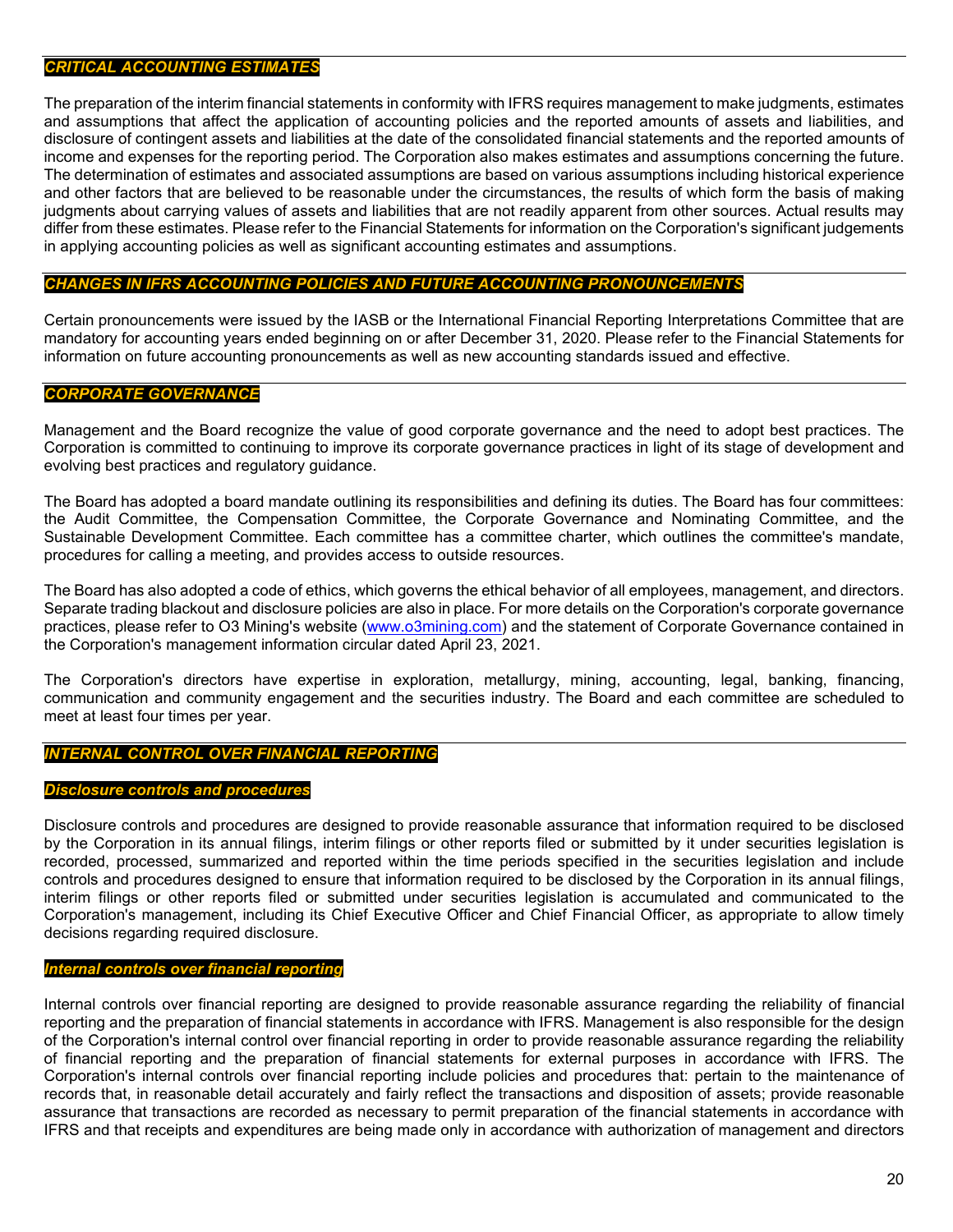of the Corporation; and provide reasonable assurance regarding prevention or timely detection of unauthorized acquisition, use or disposition of assets that could have a material effect on the financial statements.

## *NON-IFRS MEASURES*

The Corporation has included a non-IFRS measure for "working capital" in this MD&A to supplement its financial statements, which are presented in accordance with IFRS. The Corporation believes that this measure provides investors with an improved ability to evaluate the performance of the Corporation. Non-IFRS measures do not have any standardized meaning prescribed under IFRS. Therefore, such measures may not be comparable to similar measures employed by other companies. The data is intended to provide additional information and should not be considered in isolation or as a substitute for measures of performance prepared in accordance with IFRS.

The Corporation determines working capital as follows (in thousands of Canadian dollars):

|                                     | September 30,<br>2021 |               |    | <b>June 30,</b> |      | March 31.<br>2021 |    | December 31, |  |
|-------------------------------------|-----------------------|---------------|----|-----------------|------|-------------------|----|--------------|--|
| Reconciliation for the period ended |                       |               |    | 2021            |      |                   |    | 2020         |  |
| Current assets                      | \$                    | 55,180 \$     |    | 67,210 \$       |      | 79,442 \$         |    | 80,637       |  |
| Less current liabilities            |                       | 8.252         |    | 4,595           |      | 5,139             |    | 4,721        |  |
| <b>Working capital</b>              | \$                    | 46.928        | -5 | 62.615 \$       |      | 74.303            | S  | 75,916       |  |
|                                     |                       | September 30, |    | <b>June 30.</b> |      | March 31.         |    | December 31, |  |
| Reconciliation for the period ended |                       | 2020          |    | 2020            |      | 2020              |    | 2019         |  |
| Current assets                      | \$                    | 63,998 \$     |    | 64,585          | - \$ | 23.991            | \$ | 30,688       |  |
| Less current liabilities            |                       | 3,819         |    | 2,046           |      | 4.004             |    | 3,311        |  |
| <b>Working capital</b>              |                       | 60,179        |    | 62,539          |      | 19,987            | S  | 27,377       |  |

# *RISKS AND UNCERTAINTIES*

The Corporation's business, being the acquisition, exploration, and development of mineral properties in Canada, is speculative and involves a high degree of risk. Certain factors, including but not limited to the ones described in management's discussion and analysis dated March 9, 2021 for the year ended December 31, 2020, could materially affect the Corporation's financial condition and/or future operating results, and could cause actual events to differ materially from those described in forward looking statements made by or relating to the Corporation. See *"Cautionary Note Regarding Forward-Looking Information"*. The reader should carefully consider these risks as well as the information disclosed in the Corporation's audited annual financial statements, dated March 9, 2021, and other publicly filed disclosure regarding the Corporation, available on SEDAR [\(www.sedar.com\)](http://www.sedar.com/) under the O3 Mining's issuer profile or on O3 Mining's website [\(www.o3mining.com\)](http://www.o3mining.com/).

### *COVID-19*

In particular, the Corporation wishes to highlight that it continues to face risks related to COVID-19, which could continue to significantly disrupt its operations and may materially and adversely affect its business and financial conditions.

In December 2019, a novel strain of the coronavirus emerged in China and has resulted in governments worldwide enacting emergency measures to combat the spread of the virus. These measures, which include the implementation of travel bans, self-imposed quarantine periods and physical distancing, have caused material disruption to businesses globally resulting in an economic slowdown.

The extent to which COVID-19 will continue to impact the Corporation's business, including its operations and the market for its securities, will depend on future developments, which are highly uncertain and cannot be predicted at this time, and include the duration, severity and scope of the outbreak and the actions taken to contain or treat the coronavirus outbreak. In particular, the continued spread of COVID-19 globally could materially and adversely impact the Corporation's business including without limitation, employee health, workforce productivity, obligations regarding flow-through shares, increased insurance premiums, limitations on travel, the availability of industry experts and personnel, restrictions to its drill program and/or the timing to process drill and other metallurgical testing, and other factors that will depend on future developments beyond the Corporation's control, which may have a material and adverse effect on the its business, financial condition and results of operations.

There can be no assurance that the Corporation's personnel will not be impacted by these pandemic diseases and ultimately see its workforce productivity reduced or incur increased medical costs / insurance premiums as a result of these health risks. Further, there can be no assurances that the remaining balance of the gross proceeds from the sale by the Corporation of flow-through shares in 2020 and 2021 (being approximately \$22.7 million) will be used by the Corporation to incur "Canadian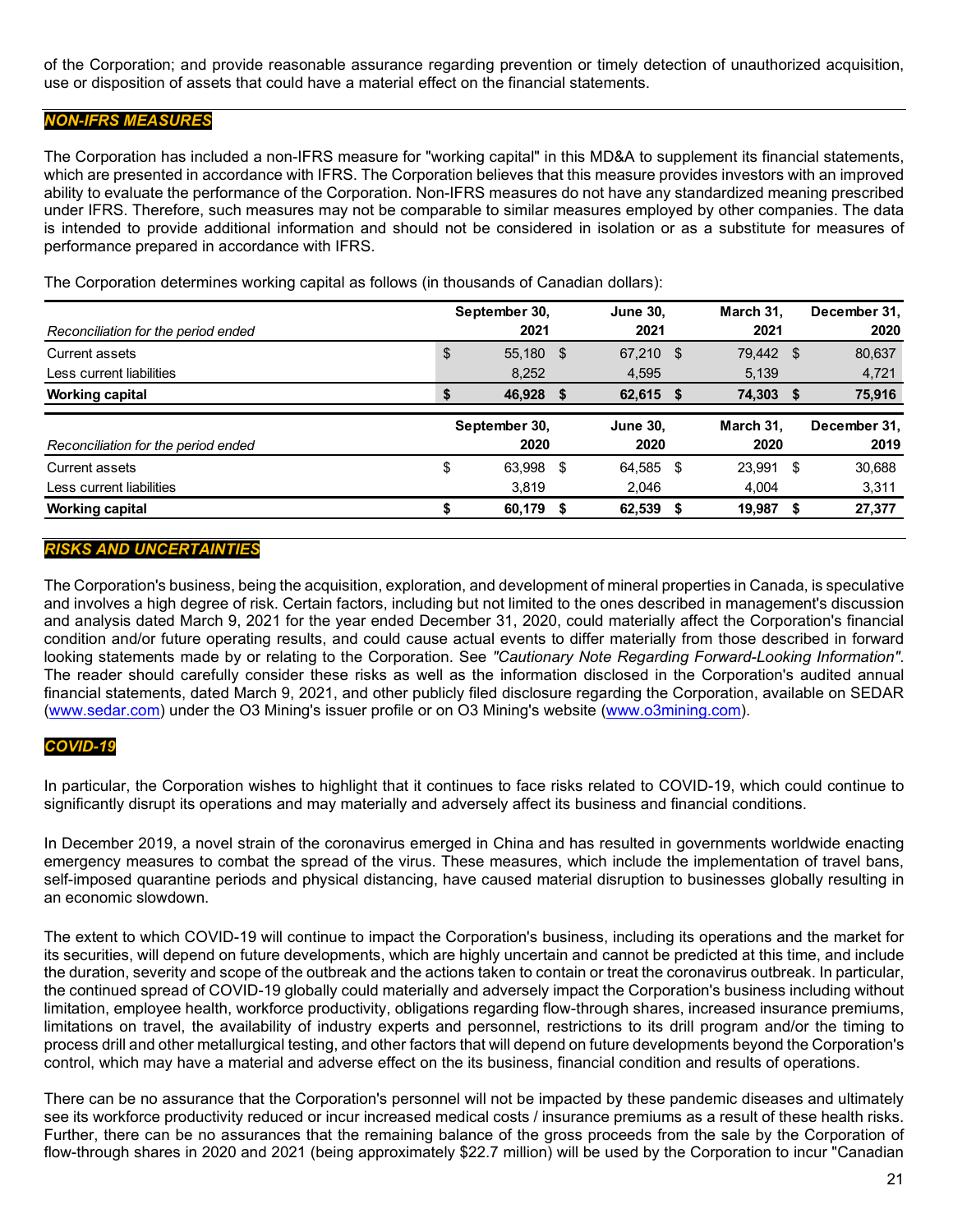exploration expenses" that qualify as "flow-through mining expenditures" (as both terms are defined in the *Income Tax Act* (Canada)), and such other applicable Québec provincial obligations will be satisfied by the deadlines, if the COVID-19 pandemic continues and/or the Government of Québec mandates that the Corporation's operations be suspended again.

In addition, the continued spread of COVID-19 could adversely affect global economies and financial markets resulting in an economic downturn that could have an adverse effect on the demand for precious metals and the Corporation's prospects.

## *TECHNICAL INFORMATION*

Scientific and technical information in this MD&A relating to the **Marban Project** is supported by the technical report titled *"N.I. 43-101 Technical Report & Preliminary Economic Assessment of the Marban Project, Québec, Canada"* and dated as of October 23, 2020 (effective date of September 3, 2020), which has been prepared by Mr. Tommaso Roberto Raponi, P.Eng. and Mr. Scott Elfen, P.E. of Ausenco Engineering Canada Inc., with the assistance of Moose Mountain Technical Services, Golder Associates Inc. and WSP Canada (the "Marban PEA"). Each of Mr. Raponi and Mr. Elfen is a "qualified person" within the meaning of NI 43-101 and considered to be "independent" of O3 Mining for purposes of Section 1.5 of NI 43-101. Reference should be made to the full text of the Marban PEA, which was prepared in accordance with NI 43-101 and is available electronically on SEDAR [\(www.sedar.com\)](http://www.sedar.com/) under O3 Mining's issuer profile.

Information relating to the **Akasaba Project** is supported by the technical report titled *"NI 43-101 Technical Report on the Akasaba Project, Province of Québec, Canada"* and dated of March 1, 2013 (effective date of January 20, 2013), which has been prepared by Christian D'Amours, B.Sc. P.Geo (OGQ #226) of Geopointcom, from Val-d'Or, Québec, and has been reviewed and audited by Geologica Inc. from Val-d'Or, Québec (the "Akasaba Resource Estimate"). The Akasaba Resource Estimate was prepared under the direction of Alain-Jean Beauregard, P.Geo (OGQ # 227) and Daniel Gaudreault (OIQ # 39834), each of whom is a "qualified person" within the meaning of NI 43-101 and considered to be "independent" of the Corporation for purposes of Section 1.5 of NI 43-101. Reference should be made to the full text of the Akasaba Resource Estimate, which was prepared in accordance with NI 43-101 and is available electronically on SEDAR [\(www.sedar.com\)](http://www.sedar.com/) under Alexandria's issuer profile.

Information relating to the **Sleepy Project** is supported by the technical report titled *"2014 NI 43-101 Technical Report on the Sleepy Lake Property, Province of Québec, Canada"* and dated November 25, 2014 (effective date of September 15, 2014), which has been prepared by Christian D'Amours, B.Sc. P.Geo (OGQ #226) of Geopointcom, from Val-d'Or, Québec, and has been reviewed and audited by Geologica Inc. from Val-d'Or, Québec (the "Sleepy Resource Estimate"). The Sleepy Resource Estimate was prepared under the direction of Alain-Jean Beauregard, P.Geo (OGQ # 227) and Daniel Gaudreault (OIQ # 39834), each of whom is a "qualified person" within the meaning of NI 43-101 and considered to be "independent" of the Corporation for purposes of Section 1.5 of NI 43-101. Reference should be made to the full text of the Sleepy Resource Estimate, which was prepared in accordance with NI 43-101 and is available electronically on SEDAR [\(www.sedar.com\)](http://www.sedar.com/) under Alexandria's issuer profile.

Information relating to the **East Cadillac Gold Project** is supported by the technical report titled *"2019 NI 43-101 Technical Report and Mineral Resource Estimate: East Cadillac Gold Project, Val-d'Or, Québec"* and dated June 7, 2019 (effective date of April 30, 2019), which has been prepared by MRB & Associates, from Val-d'Or, Québec (the "East Cadillac Resource Estimate"). The East Cadillac Resource Estimate was prepared under the direction of Mr. John Langton, P.Geo, and Vincent Jourdain, P.Eng. (MRB & Associates), each of whom is a "qualified person" within the meaning of NI 43-101 and considered to be "independent" of the Corporation for purposes of Section 1.5 of NI 43-101. MRB & Associates is also considered to be "independent" of the Corporation for purposes of Section 1.5 of NI 43-101. Reference should be made to the full text of the East Cadillac Resource Estimate, which was prepared in accordance with NI 43-101 and is available electronically on SEDAR [\(www.sedar.com\)](http://www.sedar.com/) under Chalice Gold Mines Limited's issuer profile.

Scientific and technical information in this MD&A relating to the **Orenada Project** is supported by the technical report titled *"A Mineral Updated Mineral Resource Estimate for the Orenada Zones 2 and 4 Project, Alpha Group Properties, Latitude 48° 03' North and Longitude 77° 42' West, Province of Québec, Canada"* and dated of July 20, 2018 (effective date of July 6, 2018), which has been prepared by InnovExplo Inc. (the "Orenada Resource Estimate"). The Orenada Resource Estimate was prepared by Claude Savard, B.Sc., P.Geo, Alain Carrier, M.Sc., P.Geo, and Gustavo Durieux, M.A.Sc., P.Geo, each of whom is a "qualified person" within the meaning of NI 43-101 and considered to be "independent" of the Corporation for purposes of Section 1.5 of NI 43-101. InnovExplo is considered to be "independent" of the Corporation for purposes of Section 1.5 of NI 43-101 and is responsible for Whittle pit optimizations reported in the Orenada Resource Estimate. Reference should be made to the full text of the Orenada Resource Estimate, which was prepared in accordance with NI 43-101 and is available electronically on SEDAR [\(www.sedar.com\)](http://www.sedar.com/) under Alexandria's issuer profile.

Information relating to the **Simkar Gold Property** is supported by the technical report titled *"NI 43-101 Technical Report Simkar Gold Property, Louvicourt Township, Quebec Canada"* and dated May 12, 2015 (effective date of January 21, 2015), which has been prepared by MRB & Associates, from Val-d'Or, Québec (the "Simkar Resource Estimate"). The Simkar Resource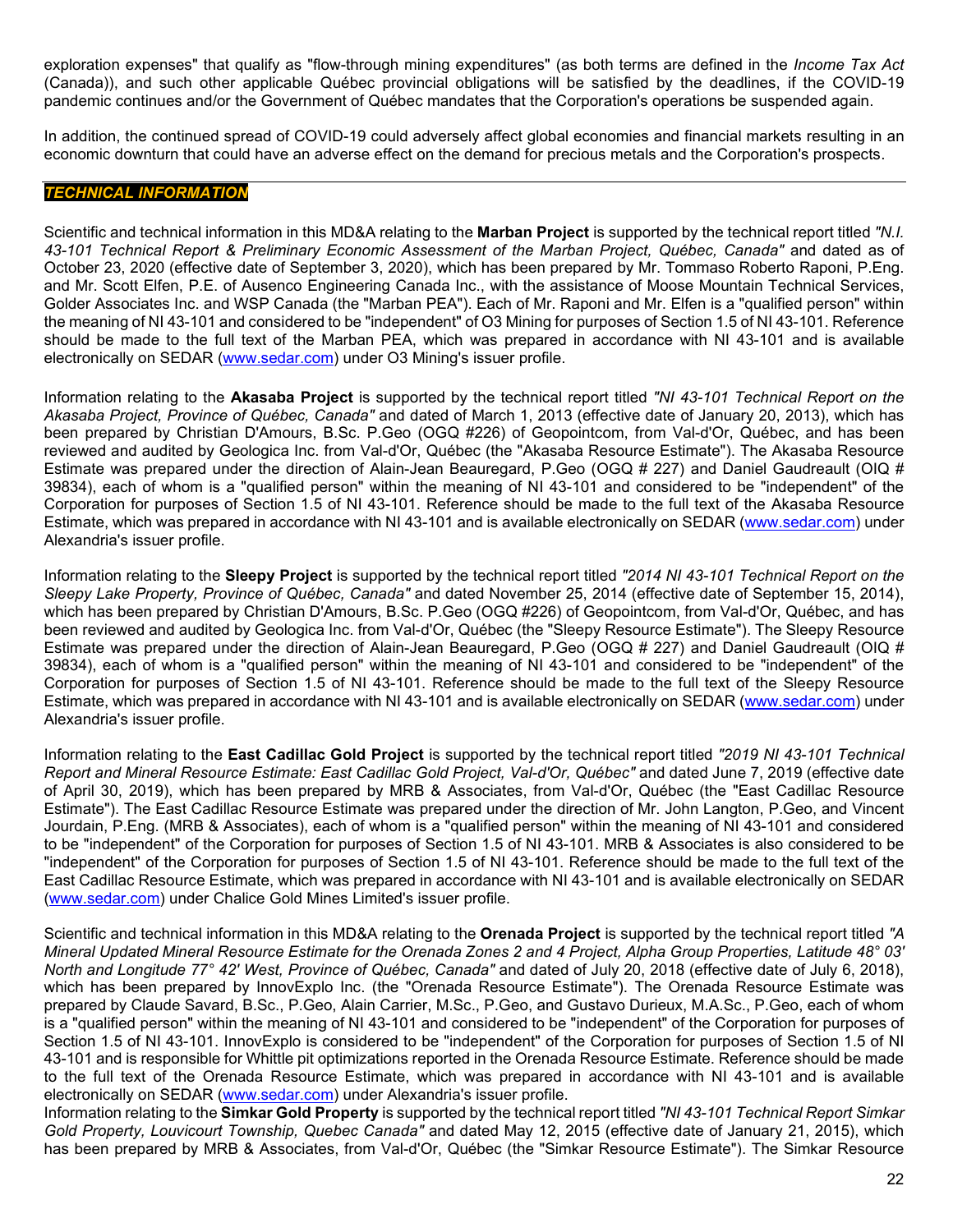Estimate was prepared under the direction of Mr Abderrazak Ladidi, M.Eng., P.Geo. (MRB & Associates), whom is a "qualified person" within the meaning of NI 43-101 and considered to be "independent" of the Corporation for purposes of Section 1.5 of NI 43-101. MRB & Associates is also considered to be "independent" of the Corporation for purposes of Section 1.5 of NI 43- 101. Reference should be made to the full text of the Simkar Resource Estimate, which was prepared in accordance with NI 43-101 and is available electronically on SEDAR [\(www.sedar.com\)](http://www.sedar.com/) under Monarch Gold Corporation's issuer profile.

This MD&A uses the terms measured, indicated, and inferred mineral resources as a relative measure of the level of confidence in the resource estimate. Readers are cautioned that mineral resources are not economic mineral reserves and that the economic viability of mineral resources that are not mineral reserves has not been demonstrated. The estimate of mineral resources may be materially affected by geology, environmental, permitting, legal, title, socio-political, marketing, or other relevant issues. It cannot be assumed that all or any part of an inferred mineral resource will ever be upgraded to an indicated or measured mineral resource category. The mineral resource estimate is classified in accordance with the Canadian Institute of Mining, Metallurgy and Petroleum's *"CIM Definition Standards on Mineral Resources and Mineral Reserves"* incorporated by reference into NI 43-101. Under Canadian rules, estimates of inferred mineral resources may not form the basis of feasibility or pre-feasibility studies or economic studies except for a preliminary economic assessment as defined under NI 43-101. Readers are cautioned not to assume that further work on the stated resources will lead to mineral reserves that can be mined economically.

Mr. Louis Gariepy, P.Geo. B.Sc., Vice President of Exploration of O3 Mining, is a "qualified person" within the meaning of NI 43-101, and has reviewed and approved the scientific and technical information in this MD&A, including the James Bay Properties, the Malartic Property, the Alpha Property and East Cadillac Property.

# *CAUTIONARY NOTE REGARDING FORWARD-LOOKING INFORMATION*

This MD&A may contain forward-looking statements and forward-looking information within the meaning of applicable Canadian securities legislation (collectively, "forward-looking information"), including, but not limited to, statements relating to the future financial or operating performance of the Corporation, the Corporation's mineral projects, the future price of metals, the estimation of mineral resources, the realization of mineral resource estimates, the timing and amount of estimated future production (if any), capital, operating and exploration expenditures, exploration activities, costs and timing of the development of new deposits, costs and timing of future exploration, the ongoing impact of the COVID-19 pandemic, proposed extensions regarding the flow-through funds spend period, the timing and ability of the Corporation to publish further technical reports, including preliminary economic assessments and pre-feasibility studies (if at all), the ability of the Corporation to complete a pre-feasibility study on the Marban Project, use of proceeds from financings, requirements for additional capital, government regulation of mining operations and mineral exploration activities, environmental risks, reclamation expenses, title disputes or claims, limitations of insurance coverage, and transactions. Often, but not always, forward-looking information can be identified by the use of words and phrases such as "plans", "expects", "is expected", "budget", "scheduled", "estimates", "forecasts", "intends", "anticipates", or "believes" or variations (including negative variations) of such words and phrases, or state that certain actions, events or results "may", "could", "would", "might" or "will" be taken, occur or be achieved.

Forward-looking information reflects the Corporation's beliefs and assumptions based on information available at the time such statements were made. Actual results or events may differ from those predicted in forward-looking information. All of the Corporation's forward-looking information is qualified by (i) the assumptions that are stated or inherent in such forward-looking information, including the assumptions listed below, (ii) the risks described in the section entitled *"Risks and Uncertainties"* in this MD&A, and (iii) the financial statements of the Corporation and other public disclosure of the Corporation, which are available on SEDAR [\(www.sedar.com\)](http://www.sedar.com/) under the O3 Mining's issuer profile.

Although the Corporation believes that the assumptions underlying the forward-looking information contained in this MD&A are reasonable, this list is not exhaustive of the factors that may affect any forward-looking information. The key assumptions that have been made in connection with forward-looking information include the following: the significance of drill results and ongoing exploration activities; the ability of exploration activities (including drill results) to accurately predict mineralization; the predictability of geological modelling; the accuracy of the Corporation's records of its property interests; the global economic climate; metal prices; environmental risks; community and non-governmental actions; that permits required for the Corporation's operations will be obtained on a timely basis in order to permit the Corporation to proceed on schedule with its planned drilling programs; that skilled personnel and contractors will be available as the Corporation's operations continue to grow; that the price of gold will exceed levels that will render the project of the Corporation economical; the relevance of the assumptions, estimates and projections; that the Corporation will be able to operate as expected during the COVID-19 pandemic; and that the Corporation will be able to continue raising the necessary capital to finance its operations and realize on its mineral resource estimates.

Forward-looking information involves known and unknown risks, future events, conditions, uncertainties, and other factors which may cause the actual results, performance, or achievements to be materially different from any future results, performance or achievements expressed or implied by forward-looking information. Such factors include, among others,